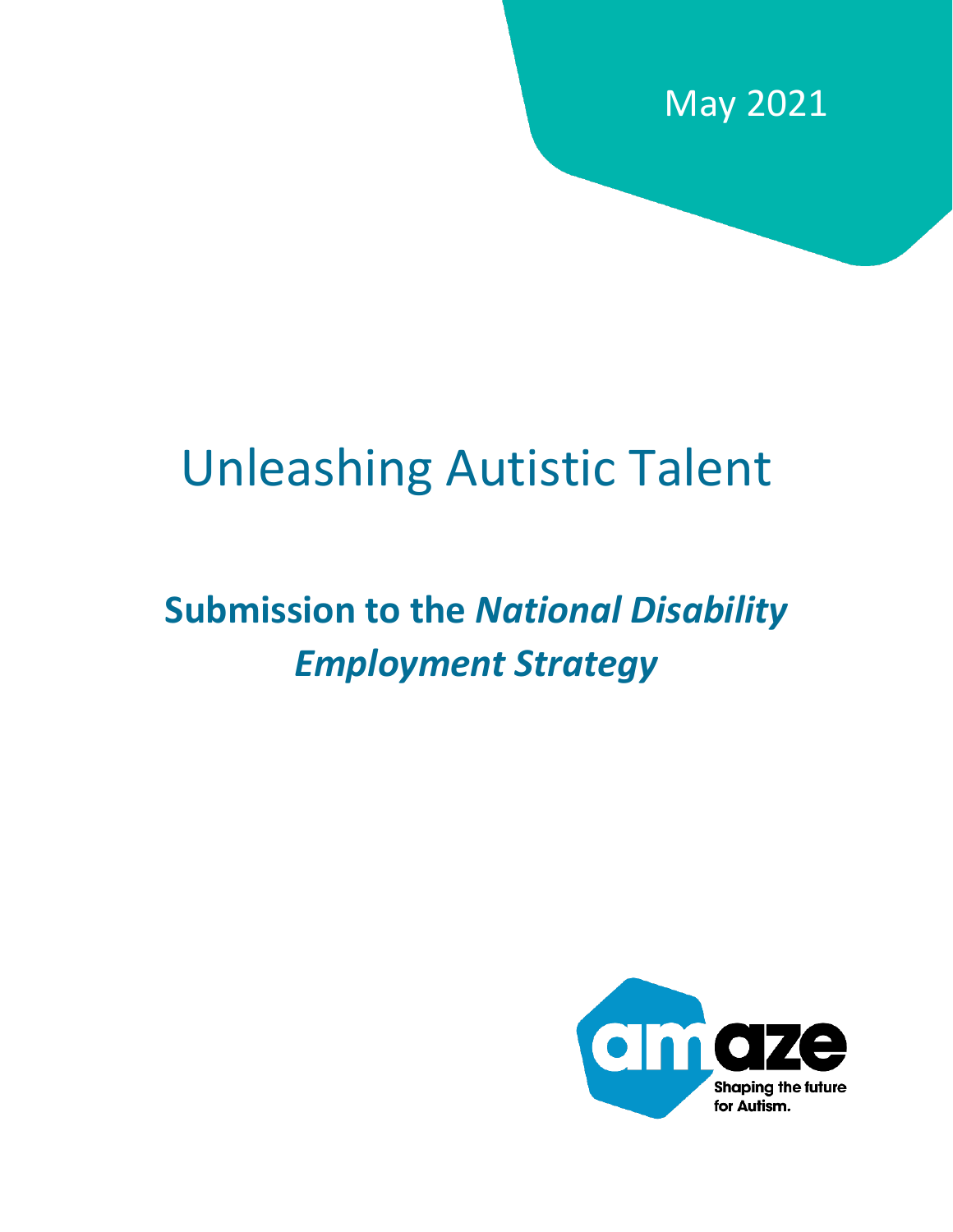## **About Amaze**

Amaze is a community organisation established over fifty years ago by autistic people and their families. We work to build community understanding of autism, influence policy change for autistic people and provide independent, credible information and resources to individuals, families, professionals, government and the wider community.

We are closely connected with the autistic community through our national help line Autism Connect, our peer support networks and community capacity building initiatives.

Amaze is *not a service* provider (for NDIS or otherwise). Amaze is a partner of the Australian Autism Alliance.

### **About autism**

Autism Spectrum Disorder (or ASD) is a neurodevelopmental condition. Autism is not a disease. People are born autistic. It is a lifelong condition and there is no cure, but the way it affects people may change over time as a person grows and matures. Every autistic individual is different.

Autism frequently co-occurs with other conditions including other neurodevelopment conditions (e.g. ADHD, Dyslexia) and Intellectual Disability. 50-70% of autistic people also have mental health conditions.

## **Acknowledgements**

Amaze extends its thanks and gratitude to members of the autism community whose insights and experiences have informed this submission – through both survey responses and in discussions with us. Direct quotes from members of our community have been included throughout this submission.

We draw heavily on the following surveys:

- **Autism and TAFE survey 2020** jointly conducted by Amaze, Asperger's Victoria, Different Journeys, the I CAN Network and Yellow Ladybugs to inform the Victorian Parliaments Inquiry into [TAFE and Disability Access](https://www.amaze.org.au/wp-content/uploads/2020/12/Amaze-submission-TAFE-and-Autism-Nov-2020.pdf)
- **The Autism Alliance Survey 2020:** Australia's largest and most comprehensive consultation survey of autistic people and their families and carers, with almost 4,000 responses received.
- **Amaze's Autistic Experiences and Community Attitudes surveys 2017 -** [Australia-first research](https://www.amaze.org.au/creating-change/research/) into both the public attitudes towards autism, and the lived experiences of autistic people.

We also acknowledge the input of Amaze's staff (particularly our autism advisers), expert researchers, employment service providers, other autism and disability organisations.

# **For further information**

Amaze stands ready to assist in the development of the National Disability Employment Strategy. Nicole Rees, Deputy CEO and Executive Manager of Policy & Advocacy can be contacted at [Nicole.rees@amaze.org.au](mailto:Nicole.rees@amaze.org.au) to discuss this submission.

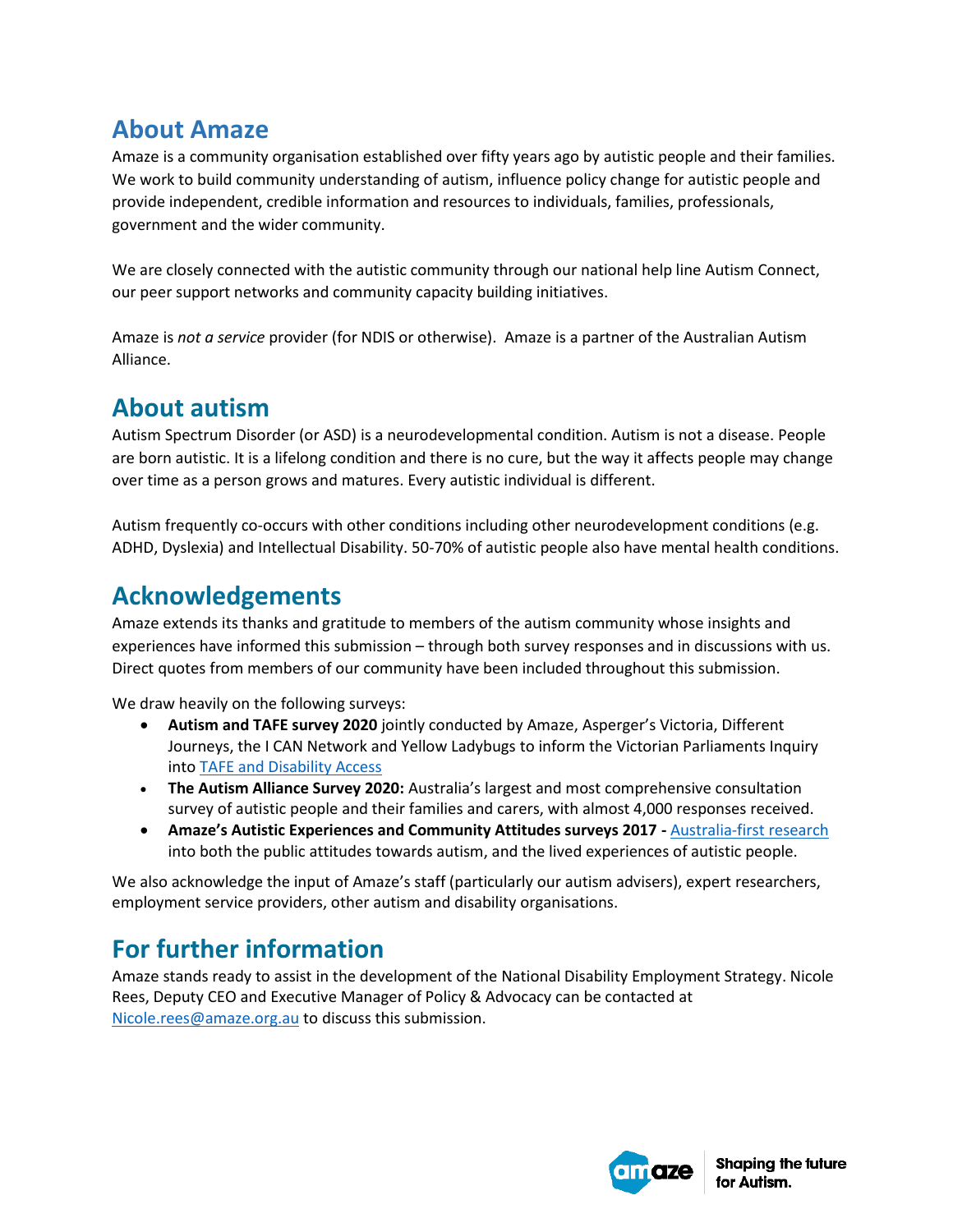# **Recommendations Summary**

#### **Overarching recommendations**

- **1.** Include a specific focus on autistic people in the National Disability Employment Strategy.
- **2.** Urgently establish an Autism Employment Taskforce to identify and build practical opportunities for autistic people to fill skills and labour gaps.
- **3.** Establish targets and measures for improving employment outcomes for autistic people. Track and measure outcomes for autistic people and publicly report on these.

#### **Lifting employer engagement, capability and demand**

- **4.** Use demand-led approaches to enable autistic jobseekers to be employed in areas of skills and labour shortage.
- **5.** Invest in demonstration projects in a range of sectors to strengthen the evidence base on effective employment models for autistic people, in areas beyond IT.
- **6.** Promote and support the implementation of autism employment tools in different sectors and settings.
- **7.** Increase employment opportunities in the public sector by:
	- Expanding autism specific employment initiatives in the public sector
	- Designating specific targets for employment of autistic job seekers within new Australian public sector disability employment targets.
- **8.** Leverage public spending to deliver employment for people with disability by:
	- Using social procurement measures to require major contractors to the Australian Government to train and employ people with disability.
	- Introducing purchasing arrangement that preference social enterprises including those hiring people with disability

#### **Building employment skills, experience and confidence of young people with disability**

- **9.** Ensure autistic young people have access to fit for purpose vocational exploration and work experience opportunities at school and in community and vocational training.
- **10.** Pilot an Autism Inclusion Program in a range of TAFE settings.
- **11.** Expand work-based training programs for autistic young people through place-based collaborations of TAFEs, employment service providers and industry partners.
- **12.** Target the inclusion of autistic people in subsidised apprenticeships and traineeships.
- **13.** Stream young autistic people into the Transition to Work program (rather than Jobactive or DES) so that they receive age-appropriate support. Strengthen the capability of Transition to Work providers, learning from key elements of the Ticket to Work model.

#### **Improving systems and services for jobseekers and employers**

- **14.** Review the effectiveness of the School Leavers Employment Support Program for autistic young people.
- **15.** Prioritise development of autism specific employment initiatives in the NDIS Participant Employment Strategy. These need to be co-designed with autistic people and their representatives.
- **16.** Address the disconnect between the NDIS and DES processes through clear protocols about the aims and roles of each service; flexibility to address participant needs; and workforce training.
- **17.** Equip employment service providers with training in autism, and in autism employment tools.
- **18.** Commission for collaborative approaches that facilitate the growth of good practice in the upcoming re-design of the DES system.
- **19.** Enable autistic people to access DES support regardless of whether they receive a Centrelink payment.

#### **Changing community attitudes**

**20.** Invest in a national public education campaign about inclusion of autistic people at work.<br>**Shaping the future** 

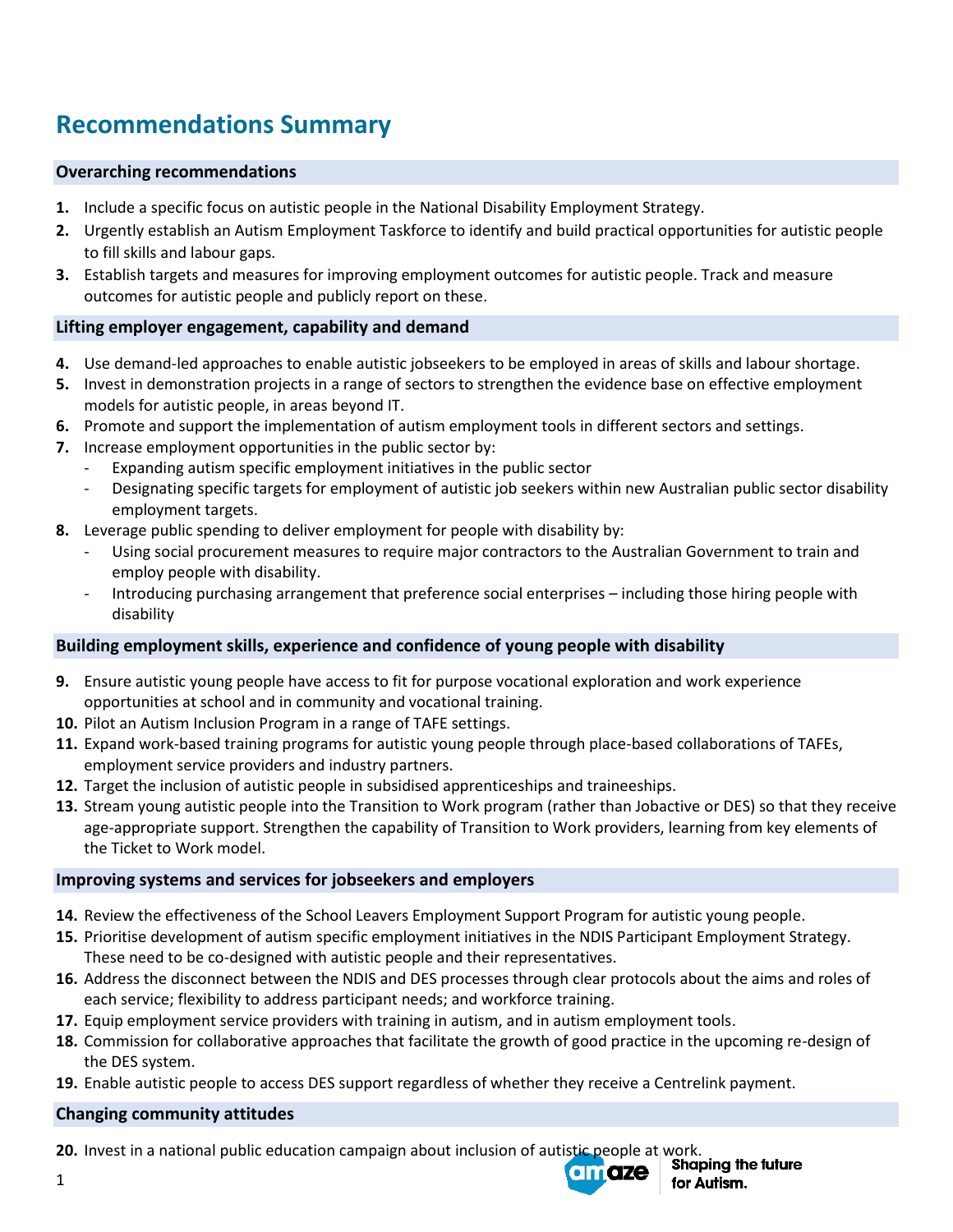## **Overview**

Autistic people want to work, and they have capabilities and interests relevant to all types of jobs. Despite this, autistic people have long endured among the worst employment outcomes in Australia – much worse than people with disability more generally.

The covid recovery economy creates a unique opportunity to shift the employment paradigm for autistic people. Strong growth coupled with skills and labour shortages exacerbated by border restrictions create the imperative to unlock the capacity and capability of autistic people. We urge the Australian Government to use the National Disability Employment Strategy to seize this opportunity.

A range of factors have kept many autistic people out of work altogether. These things have also held many autistic people back in their careers. Importantly, these factors are largely not due to the 'disability' itself, but rather by the lack of an enabling and supportive environment.

Concerted attention to improving autistic employment outcomes is long overdue and has been lost in generic disability approaches of the past. We call for the NDES to include autism focused demand side, supply side and bridging (demand-led, supply sensitive) initiatives at both national and regional levels. There are promising initiatives to build on, and real opportunities to invest in innovations.

We also call for reforms of intersecting systems – mindful that an impactful NDES is closely inter-linked with the NDIS; education and training; procurement policy and employment services.

Major opportunities include:

- Urgently establishing an Autism Employment Taskforce to galvanise practical opportunities for autistic people to fill skills and labour gaps.
- Demand-led approaches and autism employment demonstration projects in a variety of high demand sectors.
- Promoting the wide-spread uptake of autism employment tools to strengthen understanding of how to best enable autistic people at work.
- Expanding work-based training programs and ensuring autistic people are equipped to take up subsidised apprenticeship and traineeship opportunities.
- Equipping NDIS and DES service providers to assist autistic jobseekers more effectively.
- Leveraging the Australian Government's purchasing power to deliver employment outcomes for people with disability (e.g. through social procurement requirements on major contractors).
- Investing in public education as a foundational piece to changing attitudes.

More than ever, Australia needs to unleash its latent potential to drive and sustain economic and social recovery. There is high aspiration and huge untapped talent in the autistic community. If harnessed, it will contribute to strengthening Australia's productive capacity and community resilience.

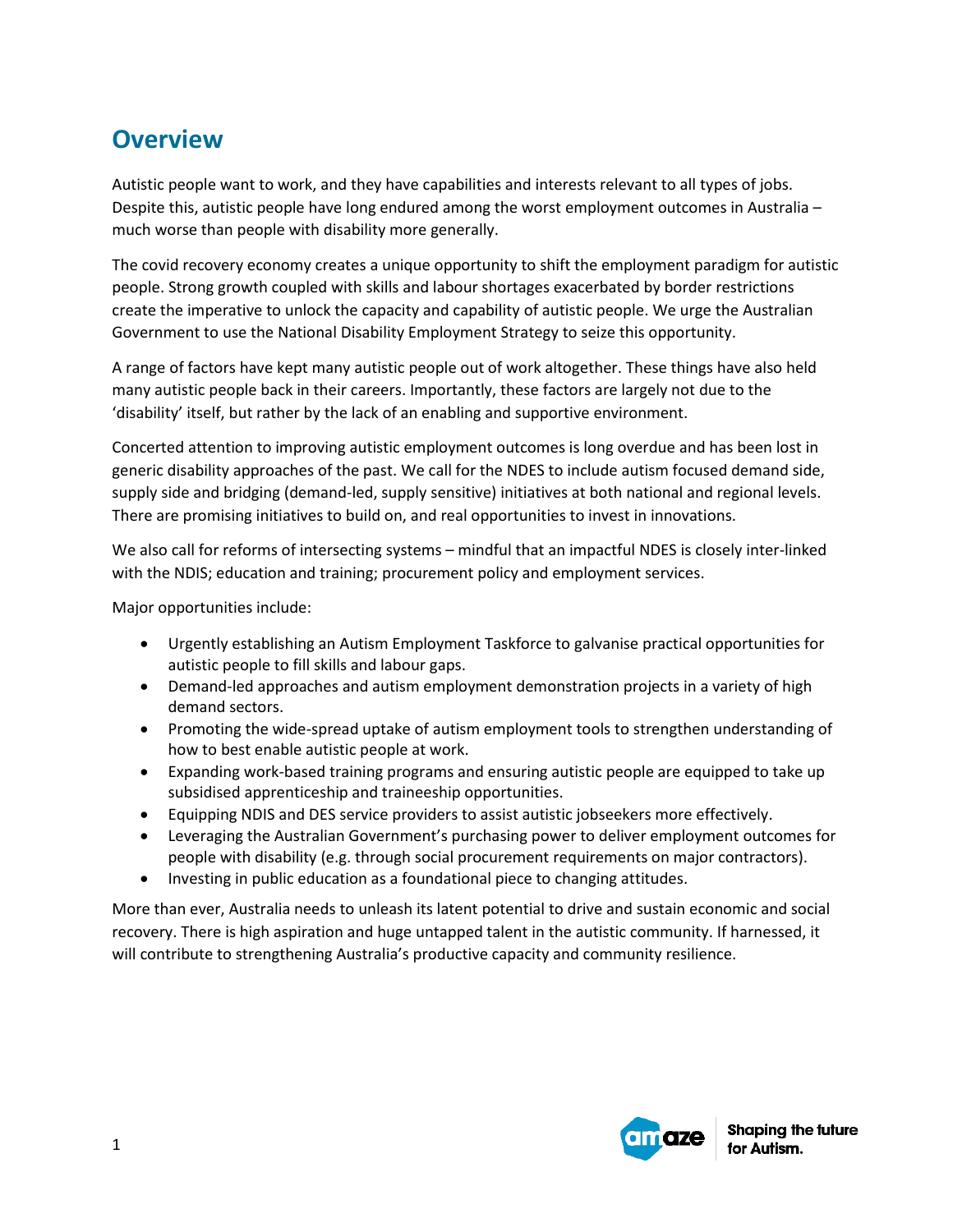# **Setting the Context**

#### **Autistic people want to work and have much to offer employers**

Autistic people overwhelmingly want to work – our community repeatedly tell us this. The Australian Autism Alliance 2020 survey found that well over half of autistic people who are not currently employed want to be. $<sup>1</sup>$ </sup>

Autistic people have much to contribute to Australia's productive capacity, yet their talent and productive potential remains largely untapped.

There is strong evidence that autistic people can bring great strengths and capabilities to the workforce, and make skillful, reliable and loyal employees. Indeed, there is a sound business case for neuro-diverse workplaces, which can deliver competitive-advantages including productivity gains, quality improvement, boosts in innovative capabilities, increases in employee engagement and reputational enhancement.<sup>2</sup> Amaze's 2017 survey revealed high levels of loyalty and consistency of autistic employers, with 45% of autistic people being in the same role for 5 or more years.<sup>3</sup>

Autistic people have capabilities and interests across the full range of vocations. The Autism and TAFE survey<sup>4</sup> showed autistic students study in a broad range of fields and have a diverse range of interests. Most popular areas include hospitality; community services (particularly autistic women); health (particularly women); building & construction; education; animal/equine studies and horticulture<sup>5</sup> many of which align with Australia's skills and labour shortage areas.

#### **Autism is a high prevalence, lifelong condition**

Autism is among the biggest disability groups in Australia. Improved recognition of autism and the reclassification of Asperger's Syndrome has contributed to a dramatic increase (217%) of people diagnosed with autism in Australia over the last decade. In 2018 the ABS reported that 1.3% of males, 0.4% of females and 3.2% of children aged 5-14 years have an autism diagnosis.

Based on the childhood diagnosis rates, actual prevalence in the community is likely to be around 3%, which means that *the vast majority of autistic adults* have not been formally diagnosed.<sup>6</sup>

<sup>&</sup>lt;sup>6</sup> Significant barriers to autism assessment and diagnosis include high costs (MBS Rebates cut out at age 13) and long wait lists



<sup>1</sup> Jones et al, 2020, Australian Autism Alliance 2020 survey analysis, Australian Catholic University. 59.4% answered yes to this question, while only 16.3% answered no (the remainder were unsure or did not say). Discrimination and barriers to employment had caused some to stop looking for work.

<sup>&</sup>lt;sup>2</sup> Harvard Business Review, 2017. *Neurodiversity as a Competitive Advantage*. Available at[: https://hbr.org/2017/05/neurodiversity-as-a](https://hbr.org/2017/05/neurodiversity-as-a-competitive-advantage)[competitive-advantage](https://hbr.org/2017/05/neurodiversity-as-a-competitive-advantage)

<sup>3</sup> [https://www.amaze.org.au/wp-content/uploads/2019/06/AMZ\\_11134\\_2019\\_FACTSHEET\\_A4\\_6pp\\_FA\\_screen.pdf](https://www.amaze.org.au/wp-content/uploads/2019/06/AMZ_11134_2019_FACTSHEET_A4_6pp_FA_screen.pdf)

<sup>&</sup>lt;sup>4</sup> Results of which are available in Amaze's 2020 submission **[TAFE and Disability Access](https://www.amaze.org.au/wp-content/uploads/2020/12/Amaze-submission-TAFE-and-Autism-Nov-2020.pdf)** 

<sup>5</sup> Amaze, Aspergers Victoria, Different Journeys, I CAN Network, Yellow Ladybugs, 2020. *TAFE Victoria and Autism Joint Survey*.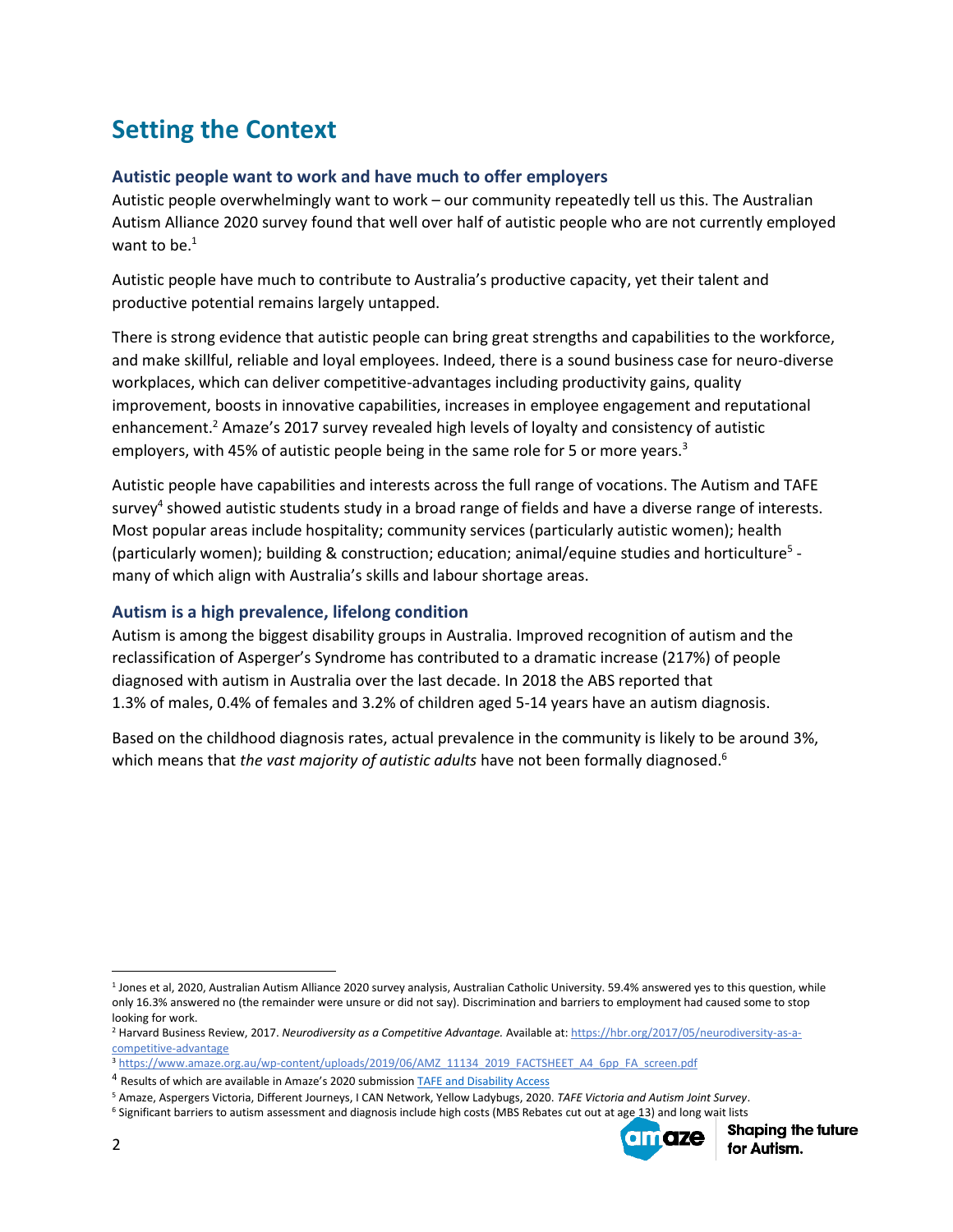#### **Employment outcomes for autistic people are inexcusably poor**

**Unemployment rates for autistic people are staggeringly high.** 2018 ABS figures revealed a 34.1% unemployment rate among autistic people - *more than three times the rate for all people with disability* and almost eight times the rate of people without disability.<sup>7</sup>

This comes off a **low base of labour force participation** of just 38% for autistic people, which is well below that of all people with disability (53.4%) and less than half that of people without disability  $(84.1\%)$ .<sup>8</sup> The proportion of autistic people in employment is just 27.3%.<sup>9</sup>

**Long-term joblessness is high**. More than half of unemployed autistic people who had previously held a paid job have been out of employment for three or more years.<sup>10</sup> More than half of unemployed autistic people in Australia (54%) had never held a paid job.<sup>11</sup>

**Under-employment is high**. More than half of employed autistic people (53.9%) would like to be working more hours than they do.<sup>12</sup>

**Under-utilisation of skills is widespread.** Many employed autistic people are seeking to better use their skills, with 45% reporting that their skills are higher than required in their current job.<sup>13</sup>

There is a high proportion of autistic people in Australian Disability Enterprises.

*"Working in a disability enterprise has been ok. He has the supports and some understanding of his autism. However it is repetitive work with little stimulation and I know he is capable of so much more if we could find the right environment. Also, the system of a disability enterprise is very unfair monetarily…they only pay the employees \$3-4 per hour."* Respondent, Australian Autism Alliance Survey 2020

**Poor translation of qualifications into employment.** A high proportion of autistic people are not achieving the employment outcomes that would usually flow from their qualification. Research by Aspect found a third of autistic people with bachelor's degrees are unemployed $^{14}$  – which represents significant productive capacity that is going unutilised and a poor return on investment in tertiary education.

**Intersectionality amplifies disadvantage**. While we have not been able to access data on the employment status of autistic people from LGBQTI+ communities,<sup>15</sup> culturally and linguistically diverse backgrounds; First Nations; or those experiencing inter-generational disadvantage, anecdotally we understand outcomes are considerably worse for these cohorts.

 $15$  Autistic people are six times more likely to identify as LGBQTU+ than the general community



<sup>7</sup> Australian Bureau of Statistics, 2018. *4430.0 Disability, Ageing and Carers, Australia: Summary of Findings 2018.* Available at: [https://www.abs.gov.au/ausstats/abs@.nsf/Latestproducts/4430.0Main%20Features102018?opendocument&tabname=Summary&prodno](https://www.abs.gov.au/ausstats/abs@.nsf/Latestproducts/4430.0Main%20Features102018?opendocument&tabname=Summary&prodno=4430.0&issue=2018&num=&view=) [=4430.0&issue=2018&num=&view=](https://www.abs.gov.au/ausstats/abs@.nsf/Latestproducts/4430.0Main%20Features102018?opendocument&tabname=Summary&prodno=4430.0&issue=2018&num=&view=)

<sup>8</sup> *ibid*

<sup>9</sup> *ibid*

<sup>10</sup> *Community Attitudes & Behaviours towards Autism and Experiences of Autistic People and their Families, se[e https://www.amaze.org.au/wp](https://www.amaze.org.au/wp-content/uploads/2019/06/AMZ_11134_2019_FACTSHEET_A4_6pp_FA_screen.pdf)[content/uploads/2019/06/AMZ\\_11134\\_2019\\_FACTSHEET\\_A4\\_6pp\\_FA\\_screen.pdf](https://www.amaze.org.au/wp-content/uploads/2019/06/AMZ_11134_2019_FACTSHEET_A4_6pp_FA_screen.pdf)*

<sup>11</sup> *ibid*

<sup>12</sup> *ibid* <sup>13</sup> *ibid*

<sup>14</sup> Autism Spectrum Australia, 2013. *We Belong: The experiences, aspirations and needs of adults with Asperger's disorder and high functioning*  autism. Available at: [https://www.autismspectrum.org.au/uploads/documents/Research/Autism\\_Spectrum\\_WE\\_BELONG\\_Research\\_Report-](https://www.autismspectrum.org.au/uploads/documents/Research/Autism_Spectrum_WE_BELONG_Research_Report-FINAL_LR_R.pdf)[FINAL\\_LR\\_R.pdf](https://www.autismspectrum.org.au/uploads/documents/Research/Autism_Spectrum_WE_BELONG_Research_Report-FINAL_LR_R.pdf)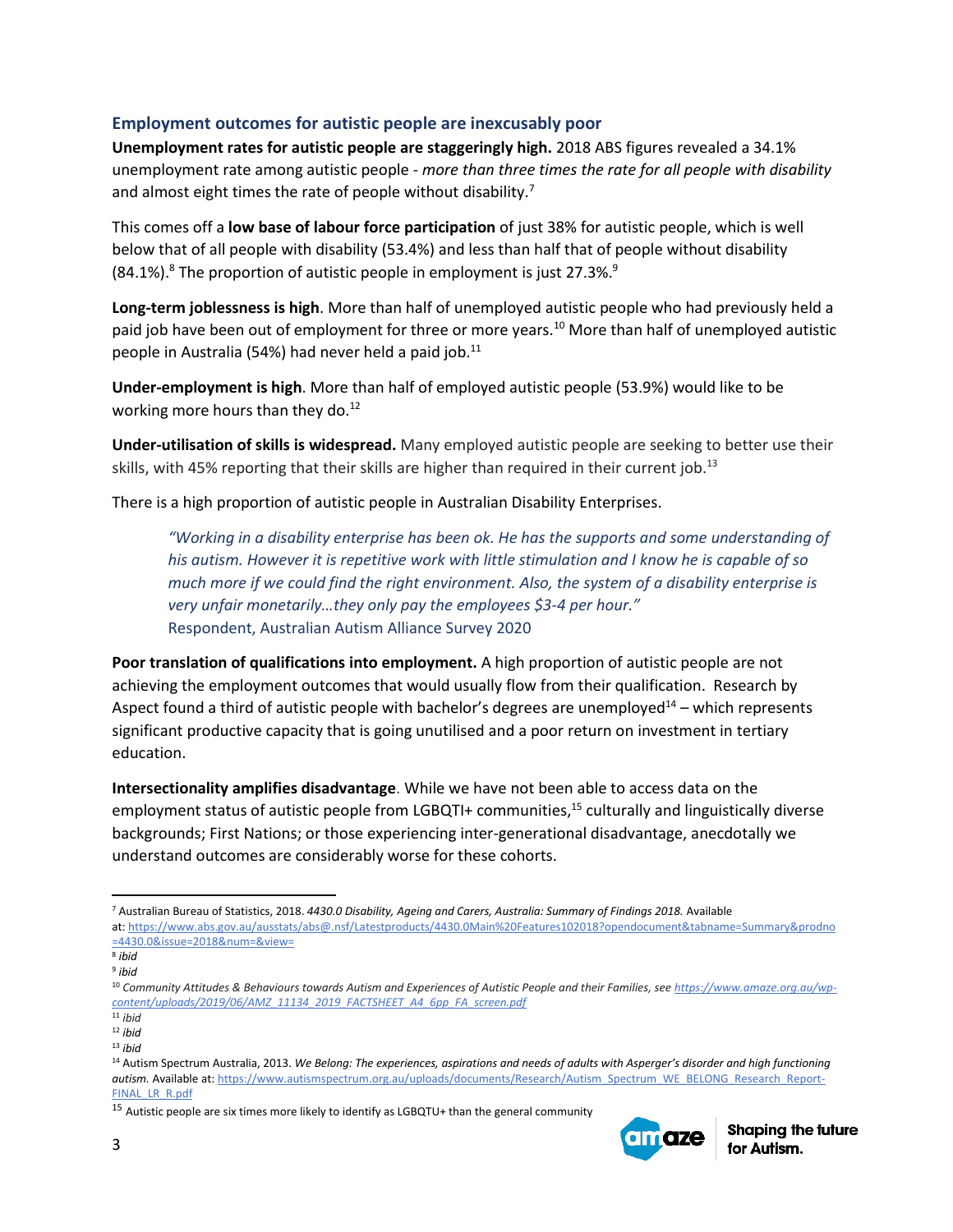#### **Educational attainment impacts employment outcomes**

Around one-third of autistic students only achieve Year 10 or below (compared with 17% of students without disability). These very early school leavers are at high risk of a lifetime of disadvantage.

**Autistic people are under-represented in Vocation Education & Training:** Just 17.9% of autistic people have a Certificate III; diploma or advanced diploma as their highest qualification, compared with 29.4% of all people with disability.

**University completions are very low:** Autistic people are half as likely to get a bachelor degree or higher (8.1%) as all people with disability (16.1%). People with disability are four times more likely to attain a university qualification.

#### **Poor employment outcomes negatively impact other areas of life**

Poor employment outcomes negatively impact on other areas of life, culminating in very poor life outcomes for many autistic people.

- More than two-thirds of autistic adults (67.5%) report feeling **socially isolated.**<sup>16</sup>
- Autistic people have a **life expectancy of 20-36 years shorter** than the general population.<sup>17</sup>
- Between **50-70% of autistic people experience co-existing mental health conditions**. Anxiety and depressive disorders are the most prevalent, particularly among autistic females.

These dire outcomes come at a huge cost to autistic people, their families and the broader Australian community. They require urgent and dedicated action. Moving the dial on employment outcomes will lead to positive impacts in other life domains.

#### **Autistic people face a range of barriers of employment**

Working-age respondents to the Australian Autism Alliance 2020 survey reported the following reasons for not being in paid employment (at the time of the survey). These challenges, together with corresponding enablers, are explored in the next part of this paper.

| Main reasons for not having a paid job                                                                                   | Autistic adult [n=350]* | Parent/carer of autistic adult [n=268]* |             |       |
|--------------------------------------------------------------------------------------------------------------------------|-------------------------|-----------------------------------------|-------------|-------|
| Lack of understanding of autism from potential employers                                                                 | 133                     | 38.0%                                   | 109         | 40.7% |
| Lack of support available to find a job (e.g. lack of knowledge about what jobs 117<br>are available or how to get them) |                         | 33.4%                                   | 102         | 38.1% |
| Lack of support available to help me get to and support me in a job                                                      | 108                     | 30.9%                                   | 102         | 38.1% |
| Unable to attend or perform well in interviews due to my autism/anxiety                                                  | 125                     | 35.7%                                   | 115         | 42.9% |
| Don't know what I/they would like to do                                                                                  | 67                      | 19.1%                                   | 68          | 25.4% |
| Can't find the right job                                                                                                 | 94                      | 26.9%                                   | $8^{\circ}$ | 30.2% |
| Difficulty preparing a job application / job applications have not been<br>successful                                    | 100                     | 28.6%                                   | 60          | 22.4% |
| Illness / poor health prevents me / them from seeking employment                                                         | 123                     | 35.1%                                   | 60          | 22.4% |
| Not interested in working                                                                                                | 18                      | 5.1%                                    | 19          | 7.1%  |
| Other (SPECIFY)                                                                                                          | 161                     | 46.0%                                   | 107         | 39.9% |

Li G. *Injury mortality in individuals with autism*. Available at[: https://pubmed.ncbi.nlm.nih.gov/28323463/](https://pubmed.ncbi.nlm.nih.gov/28323463/)



<sup>16</sup> Jones et al, 2020, Australian Autism Alliance 2020 survey analysis, Australian Catholic University.

<sup>17</sup> Hirvikoski T et al 2015. *Premature mortality in autism spectrum disorder.* Available at[: https://pubmed.ncbi.nlm.nih.gov/26541693/;](https://pubmed.ncbi.nlm.nih.gov/26541693/) Guan J,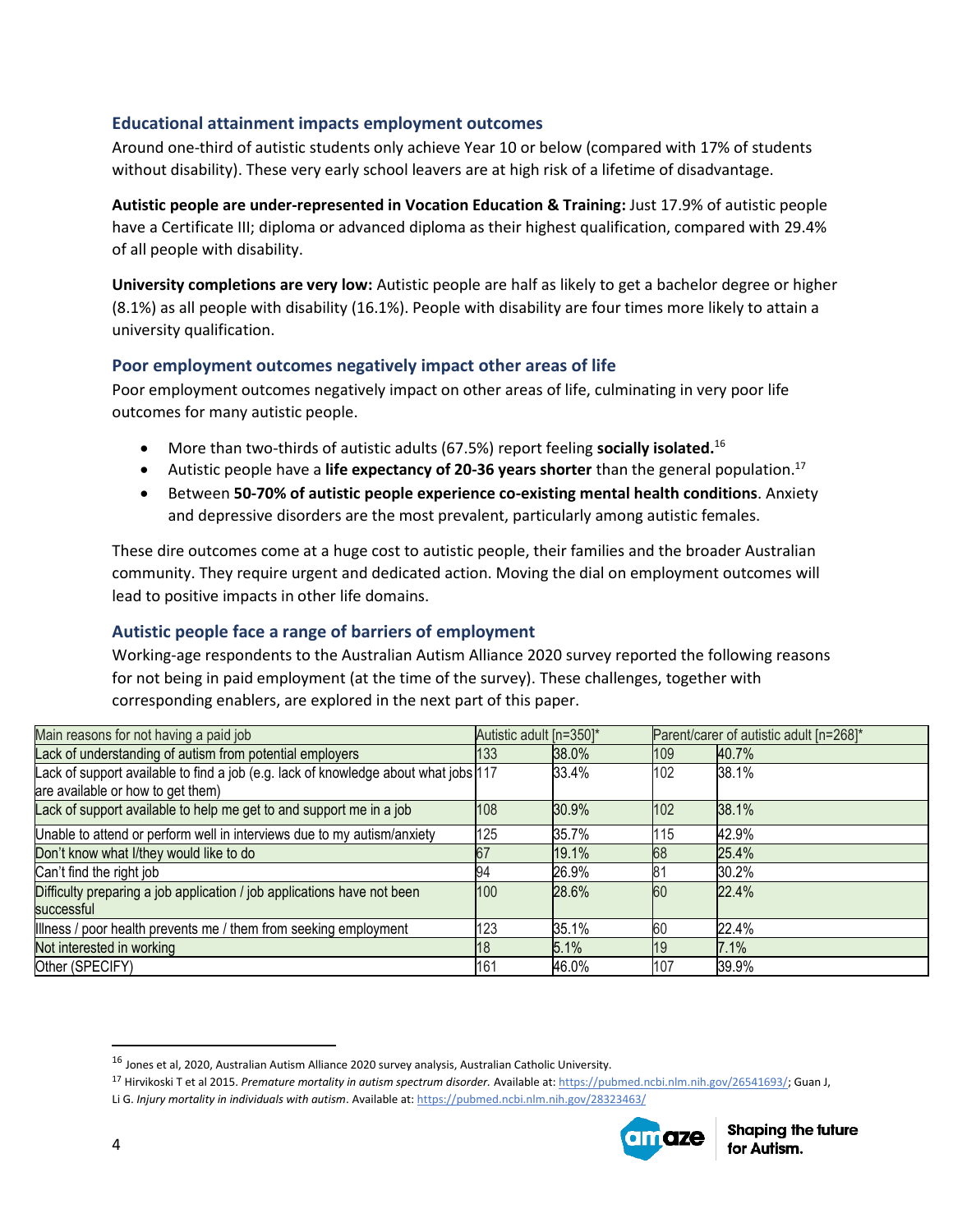# **Reform opportunities**

### **The National Disability Employment Strategy needs a dedicated focus on autism**

There are powerful reasons for a dedicated focus on autism employment in the NDES:

- The considerable size of the autistic population in Australia (likely 3% of the population, with many adults undiagnosed)
- The appallingly poor employment outcomes for autistic people, which are considerably worse than for people with disability more generally
- The real potential to provide the right settings and supports that address the discreet challenges and enablers for autistic people in securing and sustaining employment
- The failure of generic disability responses to deliver outcomes for autistic people
- The opportunity to tap into the under-utilised skills and talents of the autistic population to help address Australia's current and emerging skills and labour shortages.

#### **Targets to drive improved outcomes for autistic jobseekers should be included in the NDES**

The NDES ought to include specific and ambitious targets for autistic jobseekers covering a broad range of outcomes such as:

- Increasing the overall employment rate of autistic people
- Improving the skills utilisation rate of autistic people
- Increasing employment retention rates and positive employment experiences of autistic people
- Increasing the proportion of employers reporting they are confident in hiring and supporting autistic people

A detailed outcomes framework with measures to track progress across key indicators would enable critical insight into what is working (or not), highlight where attention is most needed, and inform decisions about the best use of resources.

### **An Autism Employment Taskforce is needed**

The COVID pandemic has produced unique economic conditions in Australia. For the time being, we are largely cut off from the opportunity to employ international labour. Australia's economic recovery is accompanied by growing skills and labour shortages, with government investments fuelling demand.

Australia will need to draw down on its local talent to an uncommon degree for the next year or two. A successful NDES would harness this opportunity to significantly shift the dial on employment outcomes for people with disability and build the foundations for sustained employment.

We call on the Australian Government to urgently convene an Autism Employment Taskforce, with the overarching goal to catalyse and connect autistic people with immediate opportunities. The Taskforce would identify, build on and replicate existing initiatives that are effective at bringing autistic people into employment. It would also initiate and monitor a range of demonstration projects aimed at placing jobseekers across the autism spectrum (including those with co-occurring intellectual disability) in areas of skills and labour shortage.

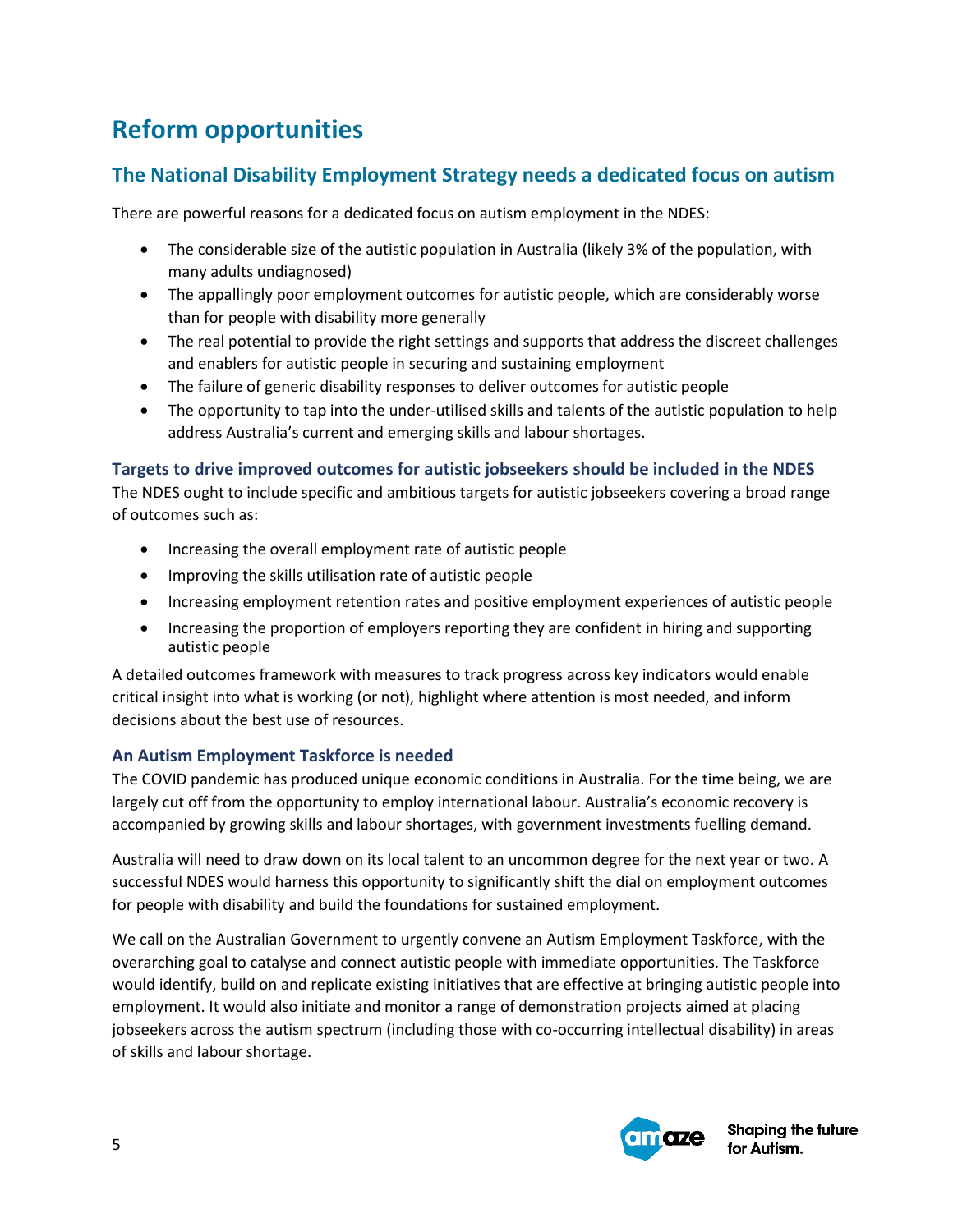The Taskforce should bring together autistic representatives, key industry bodies, TAFE; employers (Autism CRC's Employer Community of Practice could be leveraged), employment service provider peak and government agencies (including DSS, DESE and the NDIA). It may require place-based working group/s for initiatives with a localised focus (which could potentially leverage existing place-based employment infrastructure).

#### **Recommendations**

- **1. Include a specific focus on autistic people in the National Disability Employment Strategy.**
- **2. Urgently establish an Autism Employment Taskforce to identify and build practical opportunities for autistic people to fill skills and labour gaps.**
- **3. Establish specific targets and measures for improving employment outcomes for autistic people. Track and measure outcomes for autistic people and publicly report on these.**

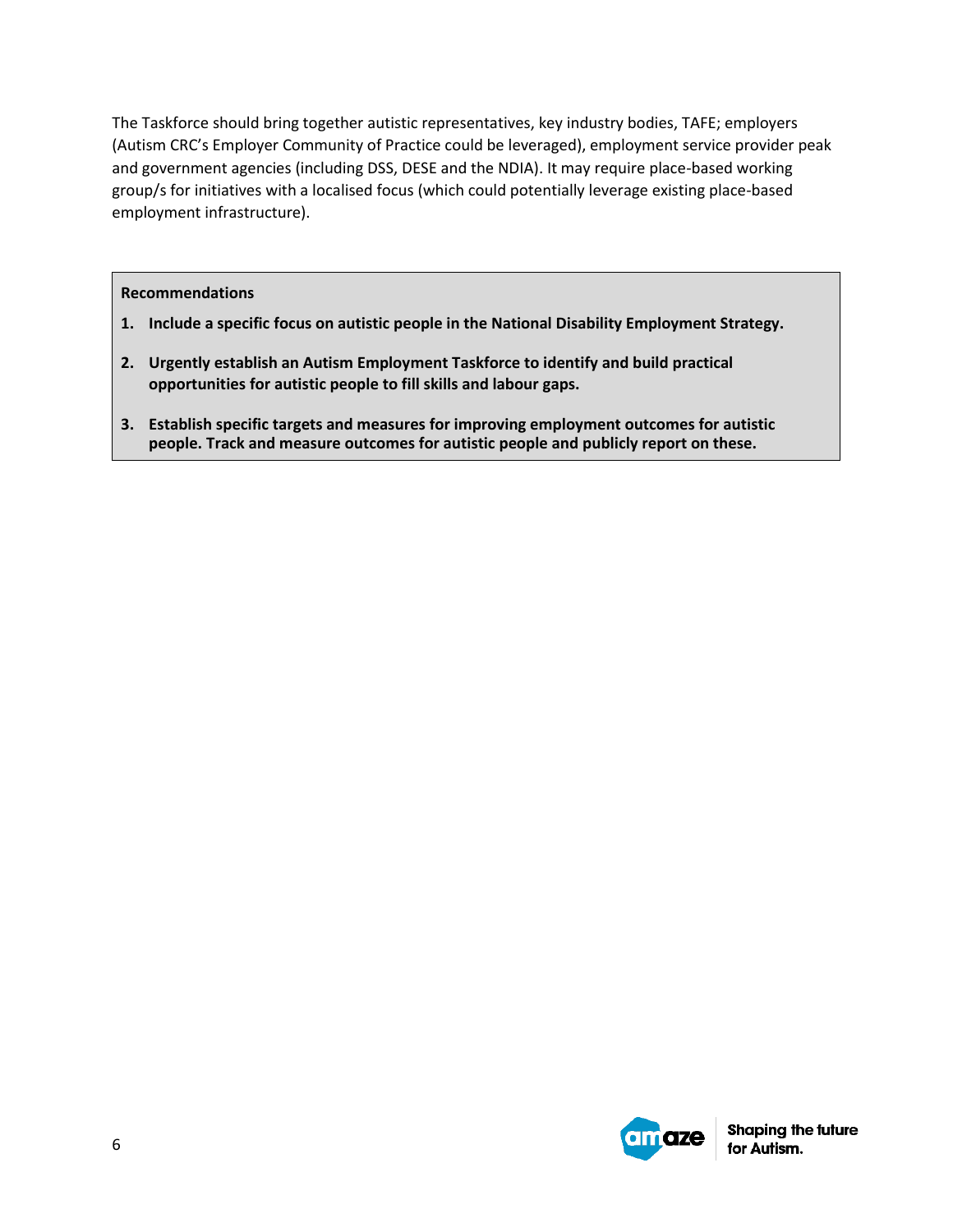### **NDES Priority Area 1: Lifting employer engagement, capability and demand**

#### **Demand-led approaches to place autistic people into labour shortage areas: a win-win**

We urge use of a demand-led (but supply sensitive) approach to placing autistic people into areas of skills and labour shortage. This represents a win-win. Such investment for mutual benefit positions inclusive employment not as a charitable act but as a means for sectors and employers to build local workforces.

Key elements include starting with industry/employer needs; preparing autistic jobseekers to meet these needs; and providing parallel support to both employer and recruit to enable a positive experience and sustained employment relationship.

The Autism Employment Taskforce (proposed above) could be instrumental in mobilising collaborations of industry/employers; TAFE; employment service providers and community supports into tangible projects.

#### **Demonstration projects in different sectors and for autistic people of all abilities are needed**

There are some promising small-scale bespoke initiatives achieving success in the employment of autistic people – such as DXC Dandelion, Xceptional, Specialisterne's<sup>18</sup> programs with a handful of public sector agencies and private employers (e.g. IBM, Westpac). These are largely IT focused, are of micro scale, and are few and far between. Much can be learnt from these for upscaling and adapting.

There is an urgent need for demonstration projects in sectors other than IT, given the diversity of talent and interest in the autistic community. Projects need to include autistic people of all abilities, including those with co-occurring intellectual disability. Little has been explored to-date in Australia,<sup>19</sup> but there are some promising international examples to learn from. Likewise, there are some innovative programs with other disability groups.<sup>20</sup>

#### **Recommendation**

- **4. Use demand-led approaches to enable autistic jobseekers to be employed in areas of skills and labour shortage.**
- **5. Invest in demonstration projects in a range of sectors to strengthen the evidence base on effective employment models for autistic people, in areas beyond IT.**

#### **Employers and employees need to be supported to introduce adjustments**

Low knowledge of potential adjustments to enable autistic candidates and employees is a common experience.

Recruitment processes are one of the largest barriers to employment:

*"Writing my CV, answering the selection criteria and the interview. My brain especially doesn't function well in interview situations - my mind goes blank, I can't remember how to say some* 

[https://www.parliament.vic.gov.au/images/stories/committees/fcdc/inquiries/58th/Autism/Submissions/S064\\_Specialisterne\\_Australia.pdf](https://www.parliament.vic.gov.au/images/stories/committees/fcdc/inquiries/58th/Autism/Submissions/S064_Specialisterne_Australia.pdf) <sup>19</sup> An exception is Autism CRC's autism employment partnership with SunPork – animal husbandry

<sup>&</sup>lt;sup>20</sup> Such as CVGT/Down Syndrome work, supported by Victorian Government funding



<sup>&</sup>lt;sup>18</sup> For more information, see Specialisterne Australia 2015. Submission to Victorian Parliamentary Inquiry into services for people with ASD. Available at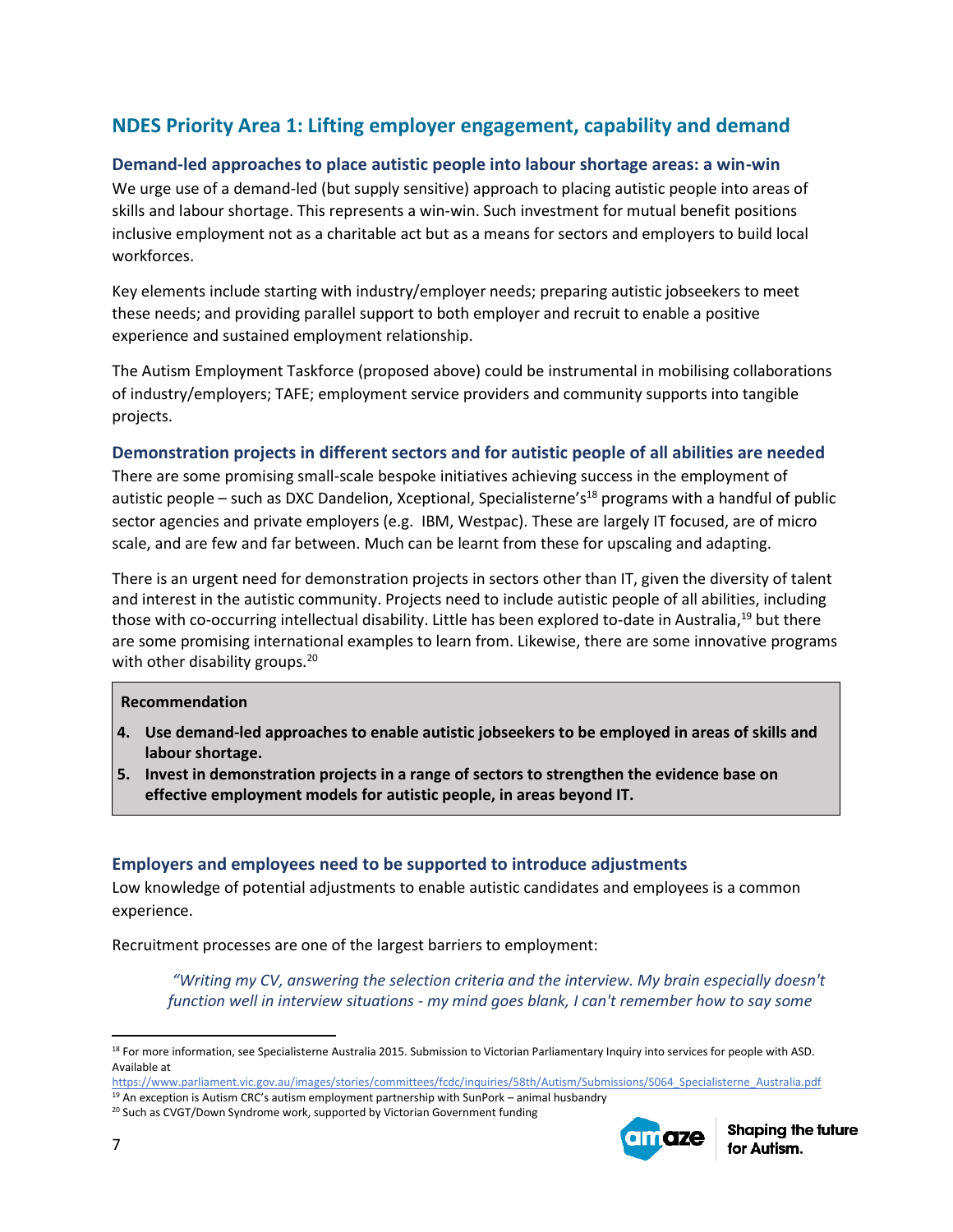*things, I stumble over my words and sometimes stutter, I don't know where to look… I have difficulty interpreting their questions and figuring out what they're looking for in an answer … I have difficulty not stimming during interviews and have to have great control over my face to not indicate all the turmoil and confusion going on inside my head."* Respondent, Australian Autism Alliance Survey 2020

Of the autistic adult respondents to the Australian Autism Alliance 2020 survey who had disclosed their diagnosis to their employer, the most common response to the question of what adjustments had been made was 'none' (31.8%). Less than one in ten reported that adjustments had been made to the sensory environment, and fewer still reported information had been provided to others in the workplace on how to support them at work. More common adjustments included flexible hours, providing a set work routine, avoiding changes and adapting communication methods to match preferences.

*"All kinds of 'normal' stuff is MUCH harder when you have sensory processing issues, for me an open plan office with fluro lights is like trying to work in a disco. A desk that is also near the lunchroom has actually brought me to panicky tears just from the noise. "Team building" activities often directly make you feel more isolated and different and are often even more anxiety producing."*

Respondent, Australian Autism Alliance Survey 2020

*"I wish the mantra 'bring your whole self to work' applied to us. We're welcome as long as we act like everyone else."* Respondent, Australian Autism Alliance Survey 2020

Much can be done to equip autistic people and employers around the effective use of workplace adjustments.

The overwhelming majority (70%) of Australians believe that employers should make adjustments for autistic employees. And 24% would expect to receive training if one of their colleagues was autistic.<sup>21</sup>

In our experience many employers are keen to know how best to support and enable autistic staff. This is consistent with research which has found that "the more employers knew and understood about autism, the more confident they were in approaching their employees to understand their unique workplace needs."22

There are a range of tools that exist to inform and support workplace adjustments.<sup>23</sup> A promising development is the Integrated Employment Success Tool (IEST) soon to be released by the Autism Cooperative Research Centre. This evidence-based, comprehensive tool supports end-to-end recruitment processes for the recruitment, on-boarding and retention of autistic people. Pre-release testing found it effective in improving employers' self-efficacy and knowledge in modifying the work environment for autistic employees. The tool also equips autistic people to self-identify the adjustments that would help enable them.

<sup>&</sup>lt;sup>23</sup> Earlier autism employment tips have been released by the Olga Tennison Autism Research Centre and Amaze.



<sup>21</sup> *Community Attitudes & Behaviours towards Autism and Experiences of Autistic People and their Families, see*  <https://www.amaze.org.au/creating-change/research/employment/>

<sup>22</sup> Scott, Melissa (2017), *The Integrated Employment Success Tool (IESTTM): Development and Trial of an Autism-Specific Workplace Tool to Assist Employers in Modifying the Work Environment* (PhD thesis), Curtin University.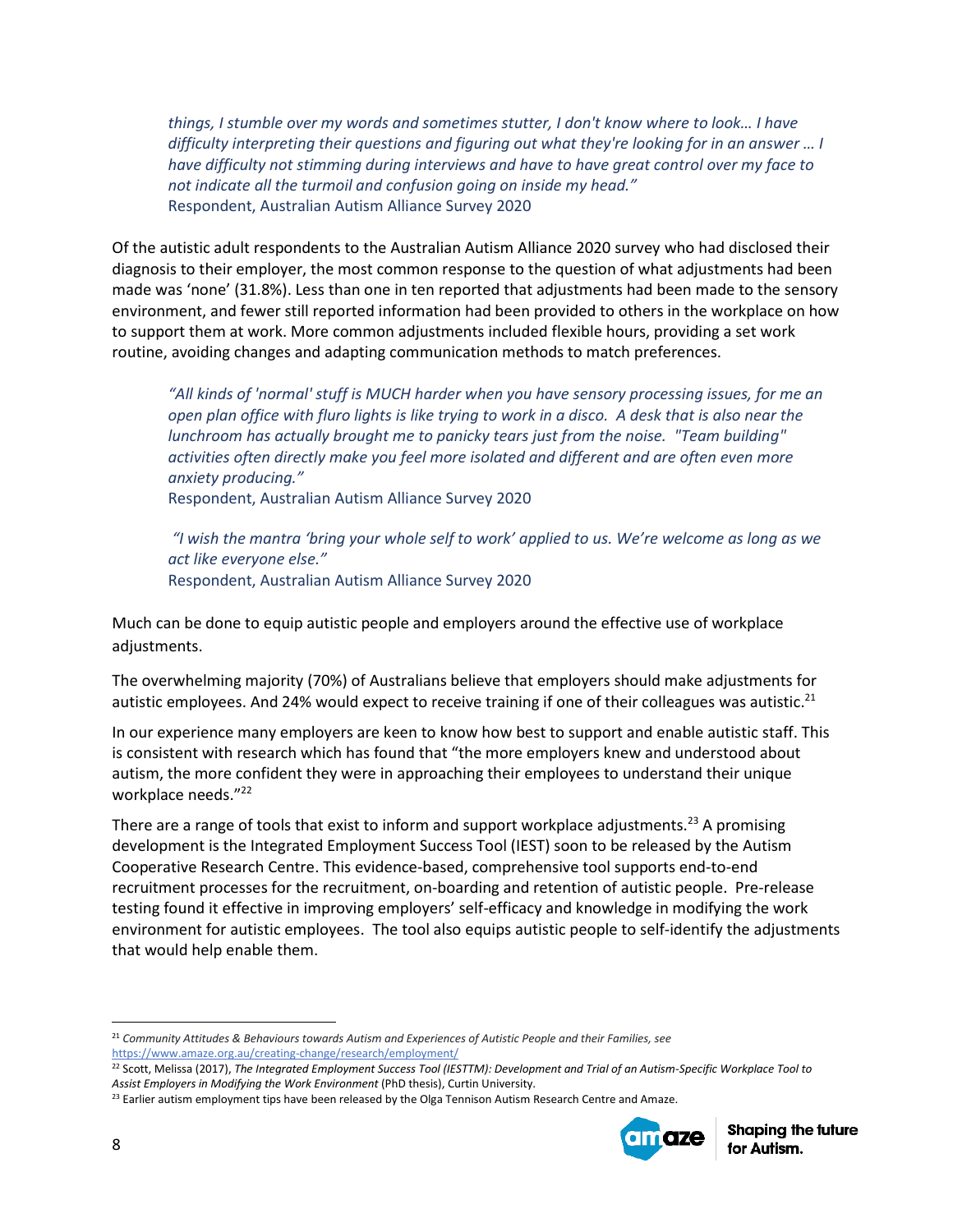There is huge scope to systematically roll out this tool across different sectors and settings. The NDES can play a critical role in promoting and incentivising widespread operationalisation and implementation.

#### **Recommendation**

**6. Promote and support the implementation of autism employment tools in different sectors and settings.**

#### **Public sector disability employment targets should have an autism component**

Significant policy initiatives over the last few years are expanding employment opportunities for people with disability. In particular:

- Public sector employment. Nationally, there is a 7% employment target for people with disability across the Australian Public Service by 2025. By comparison, Victoria has public sector targets of 6%, rising to 12% by 2025. $24$
- Disability sector roles, in part driven by the NDIA and Partners in the Community, which carry 15% employment targets.

There are a handful of small public sector autism employment programs such as the RISE program in the Victorian Department of Health & Human Services (profiled below), and federally within the DSS, that can inform broader autism accessible employment approaches across Australia's public sectors.

#### **RISE – a win-win for autistic recruits and the Victorian Government**

In 2017, the Victorian Department of Health and Human Services (since recast as the Department of Families, Fairness and Housing) launched the RISE program. It created career opportunities for autistic people in records management.

Initially designed with Specialisterne, the program includes pre-selection and training and assessment programs to prepare recruits for the job; training for managers and co-workers; in-work and career development support. The Department has since taken the lead in recruitment, on boarding and ongoing support of RISE participants.

There is no interview process. Instead, potential recruits can take part in a discovery day and a paid twoweek internship. For those that find the work a good fit, a four-week paid assessment period follows before a formal offer of employment. La Trobe University's pilot study provides a detailed account of the  $model.<sup>65</sup>$ 

Preliminary assessments indicate RISE team has a lower error rate in data entry than the industry standard.

<sup>&</sup>lt;sup>24</sup> Victorian Government, 2018. Victorian Public Sector Disability Employment Action Plan 2018-2025. Available at[: https://vpsc.vic.gov.au/wp](https://vpsc.vic.gov.au/wp-content/uploads/2018/10/Getting-to-work.pdf)[content/uploads/2018/10/Getting-to-work.pdf](https://vpsc.vic.gov.au/wp-content/uploads/2018/10/Getting-to-work.pdf)

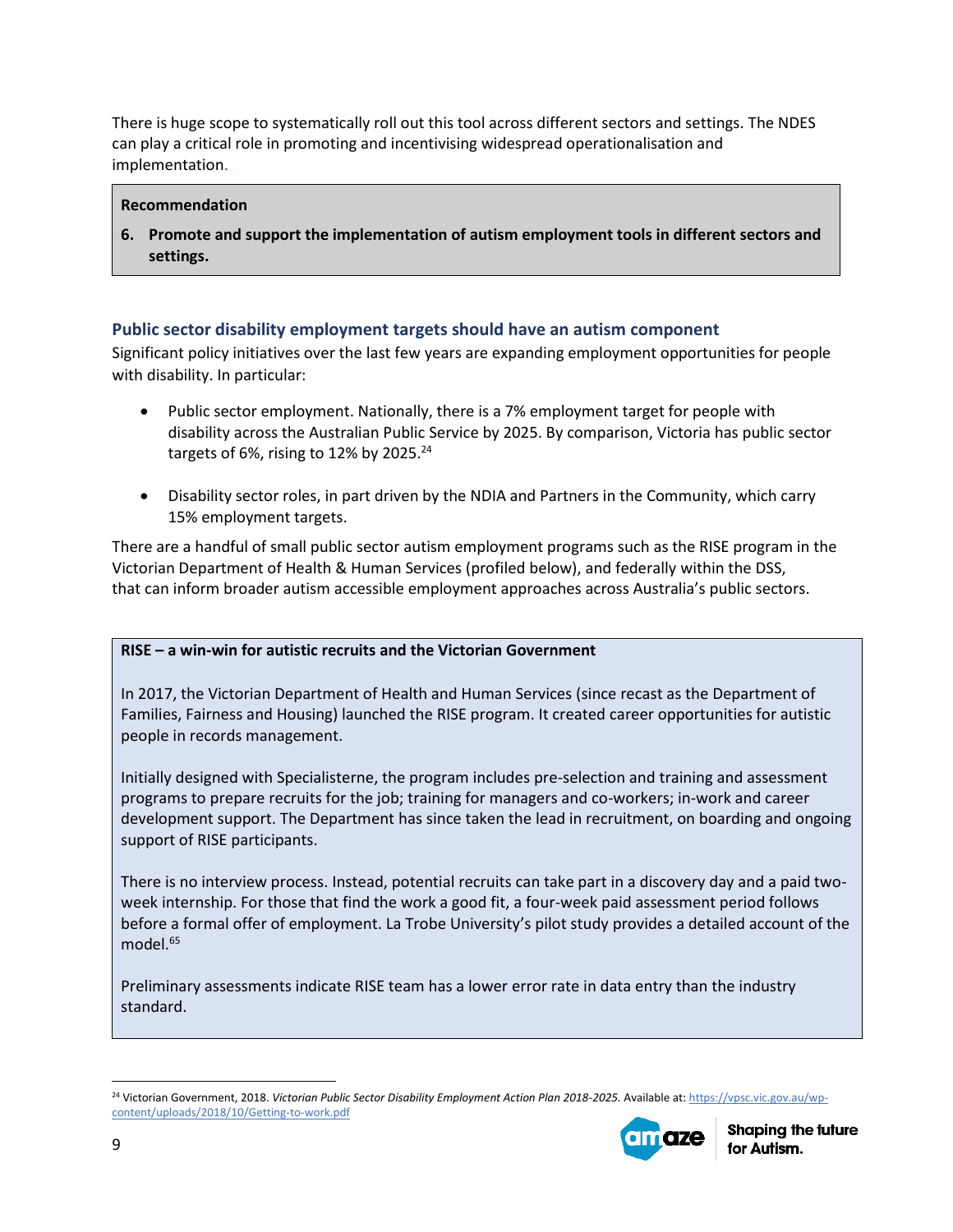To date, RISE has been a success. There has been high retention, with most autistic employees remaining in their roles. Some have been seconded into roles elsewhere in the VPS, including through a purposebuilt opportunity to try working with the Department of Environment, Land, Water and Planning in digital mapping. There are moves to replicate the RISE model in other Departments. The program has won a Tech Diversity award.

A stream for autistic trainees through the Youth Employment Scheme (YES) scheme is also being developed.

#### **Recommendation**

- **7.** Increase employment opportunities in the public sector by:
	- Expanding autism specific employment initiatives in the public sector
	- Designating targets for employment of autistic job seekers within new Australian public sector disability employment targets.

#### **Social procurement could deliver employment dividends under the NDES**

Social procurement is a major lever that could be introduced by the Australian Government to turbocharge the NDES. Leveraging the significant infrastructure investment, social procurement could bolster employment opportunities for marginalised jobseekers including people with disability.

Other than the Indigenous Opportunity Policy, the Australian Government has no social procurement measures attached to government purchasing and contracts with external providers.

With many successful social procurement examples to learn from in Australia and elsewhere,<sup>25</sup> we call for such measures to be included in the NDES. Purchasing arrangement that preference social enterprises – including those hiring people with disability – have also been introduced in some jurisdictions, and ought to be explored.

#### **Recommendation**

- **8.** Leverage public spending to deliver employment for people with disability by:
	- Using social procurement measures to require major contractors to the Australian Government to train and employ people with disability.
	- Introducing purchasing arrangement that preference social enterprises including those hiring people with disability.

The UK Social Value Act is available at

[https://assets.publishing.service.gov.uk/government/uploads/system/uploads/attachment\\_data/file/403748/Social\\_Value\\_Act\\_review\\_report](https://assets.publishing.service.gov.uk/government/uploads/system/uploads/attachment_data/file/403748/Social_Value_Act_review_report_150212.pdf) 150212.pdf, and the Victorian Industry Participation Policy at https://localjobsfirst.vic.gov.au/ data/assets/pdf file/0022/25267/DEDJTR-[VIPP-Annual-Report-2017-2018.pdf](https://localjobsfirst.vic.gov.au/__data/assets/pdf_file/0022/25267/DEDJTR-VIPP-Annual-Report-2017-2018.pdf)



<sup>&</sup>lt;sup>25</sup> Mupanemunda, M 2019, Social procurement: creating employment opportunities through purchasing expenditure, Brotherhood of St Laurence, Fitzroy, Vic.

Mupanemunda, M 2020, Purchasing with purpose: tools to develop an organisational strategy for social procurement, Brotherhood of St Laurence, Fitzroy, Vic.

Mupanemunda, M 2020, Councils as employers of choice: how hiring and procurement decisions can create employment for people with disability, Brotherhood of St Laurence, Fitzroy, Vic.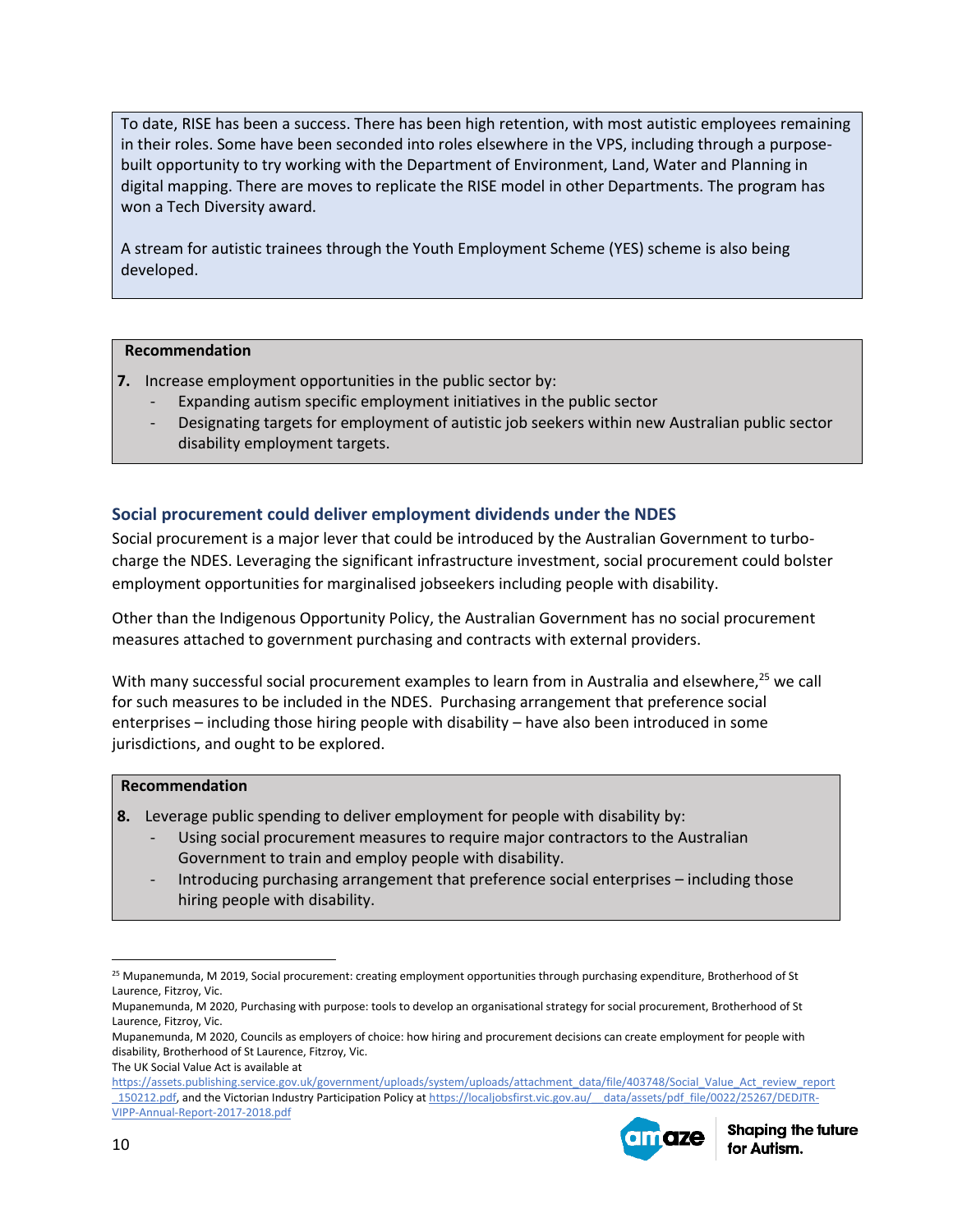### **NDES Priority Area 2: Building employment skills, experience and confidence of young people with disability**

#### **Vocational exploration is critical for autistic young people**

Limited exposure to the world of work during school and post-secondary study puts autistic people at a distinct disadvantage in finding employment when compared to others that have worked a range of student jobs, participated in work experience, work placements and internships.

Autistic students are less likely to combine study and employment than their neuro-typical peers.<sup>26</sup> They are also less likely to participate in work experience at school and in vocational education.

- The Study of Australian School Leavers with Autism (SASLA) revealed a 23-percentage point discrepancy in job seeking (51% in the autistic group compared with 74% otherwise) among postsecondary students.
- Results in the TAFE and Autism Survey similarly reflected low rates of combining work and study. Just 20.4% reported combining study with employment – half of those were studying part-time. It also highlighted a range of barriers to participating in work placements.

We endorse the recommendation of the recent Shergold Review<sup>27</sup> that all senior secondary students with disability have access to work experience and have an individual post-school transition plan in place prior to leaving school.

Amaze's understanding is that very few autistic students, (or students with disability generally), participate in work-experience programs at school. Moreover, many autistic young people who leave school early and find themselves in other settings such as TAFE or community education are also often missing out on work-experience.

Purpose-built programs and tools exist, and ought to be widely available for autistic young people. For example:

• The **myWAY Employability app** is a resource launched by Autism CRC in mid 2020. This free app is designed for autistic young people (aged 14-30 years) and covers careers exploration matched to strengths and interests, career planning, further education and employment pathways. It includes practical resources around preparing for work experience and job applications.<sup>28</sup>

Autism CRC has ILC funding to promote this tool. We would like to see schools, TAFEs, universities and employment services embed it into their careers and employment exploration with autistic young people.



<sup>26</sup> Flower, RL. Et al., 2020. Brief Report: *What Happens After School? Exploring Post*‑*school Outcomes for a Group of Autistic and Non*‑*autistic Australian Youth Journal of Autism and Developmental Disorders.* Available at[: https://link.springer.com/article/10.1007%2Fs10803-020-04600-](https://link.springer.com/article/10.1007%2Fs10803-020-04600-6) [6](https://link.springer.com/article/10.1007%2Fs10803-020-04600-6)

<sup>27</sup> COAG Education Council, 2020. *Looking To The Future, Report Of The Review Of Senior Secondary Pathways Into Work, Further Education and Training*. Available at: [https://uploadstorage.blob.core.windows.net/public-assets/education-au/pathways/Final%20report%20-](https://uploadstorage.blob.core.windows.net/public-assets/education-au/pathways/Final%20report%20-%2018%20June.pdf) [%2018%20June.pdf](https://uploadstorage.blob.core.windows.net/public-assets/education-au/pathways/Final%20report%20-%2018%20June.pdf)

<sup>&</sup>lt;sup>28</sup> Information and links to resources are available at[: mywayemployability.com.au](http://click.email.autismcrc.com.au/?qs=75763dabd0c8a1d0a6f051be25276ac803feaba65306ad57d9dfed4ace4108855556fb9f747ab0f0f99f9a1a4f5a03653c0aa7305e4680c417deecf6c48dee81)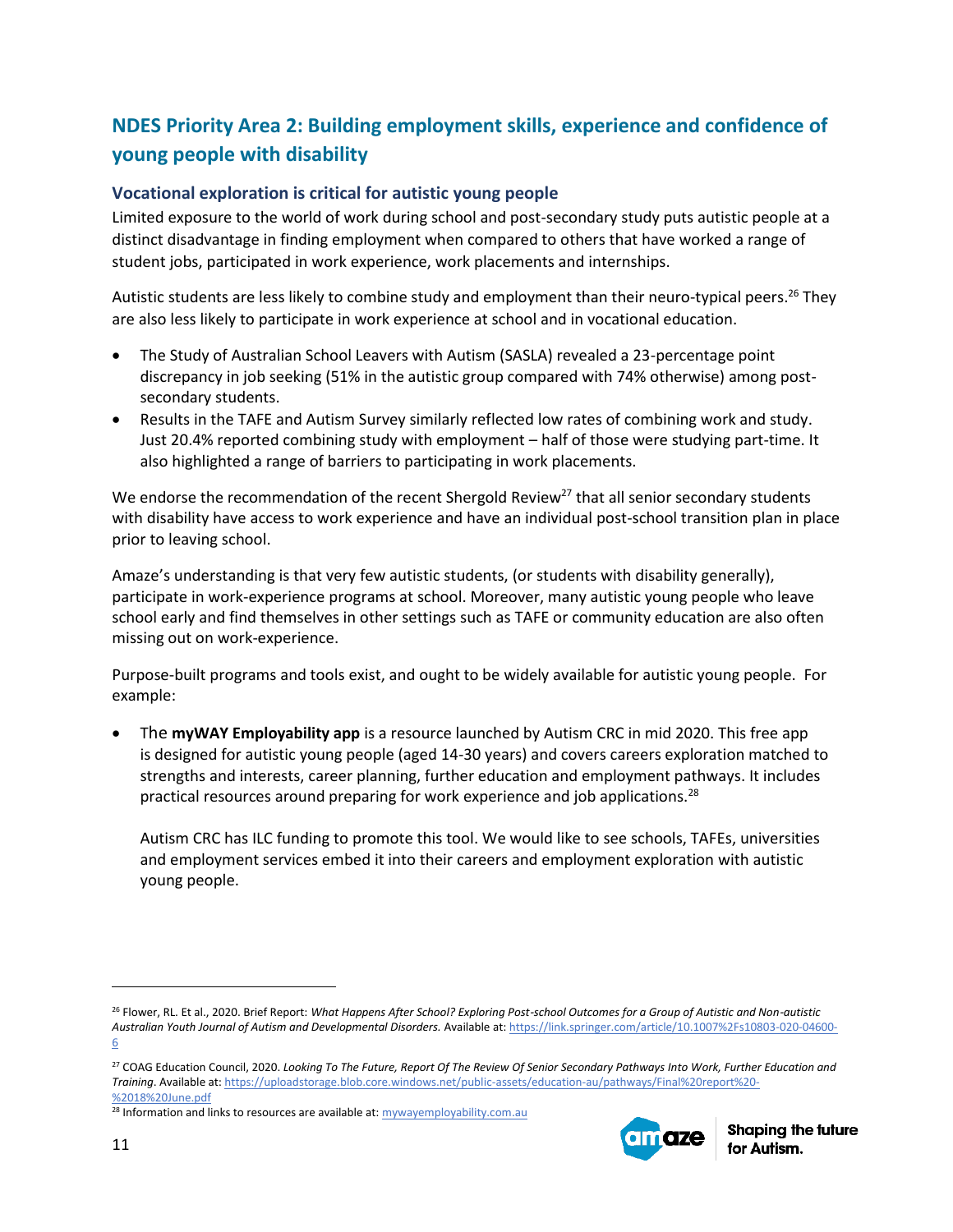

**Ticket to Work** is demonstrating significant improvements in employment opportunities and outcomes for young people with disability,  $29$  including autistic young people and those with intellectual disability. It provides a holistic approach (see adjacent diagram) including opportunities for work experience, vocational exploration and links to employers. Reliance on a mix of philanthropic, corporate and state based grants means it has limited reach and longterm sustainability. A federal parliamentary inquiry recommended expanding the Ticket to Work initiative.<sup>30</sup> This type of approach needs to be widely available for autistic young people.

#### **Recommendation**

**9. Ensure autistic young people have access to fit for purpose vocational exploration and work experience opportunities at school and in community and vocational training.**

#### **Autism Inclusion at TAFE would be game changing**

The vast majority of jobs growth is in occupations that require post-school qualifications (either VET or higher education).<sup>31</sup> Yet too many autistic people are not attaining the education and qualifications needed to support their economic participation.<sup>32</sup>

Amaze recently made a [comprehensive submission](https://www.amaze.org.au/wp-content/uploads/2020/12/Amaze-submission-TAFE-and-Autism-Nov-2020.pdf) to the Victorian Parliament's *Inquiry into access to TAFE for learners with disability*. TAFE is the main post-secondary education pathway for autistic young people. While there are pockets of success, there is much opportunity to improve TAFE outcomes for autistic students.

Amaze called for the piloting of a dedicated autism program in a variety of TAFE Institutes. The pilot would bring together key enablers for autistic students, and provide end to end support from preenrolment outreach to post-course transitions. Evaluation of the pilot would enable continuous

<sup>31</sup> Australian Government, 2018. *Australian Jobs Report.* Available at: [https://australianjobs.employment.gov.au/jobs-and-training/education](https://australianjobs.employment.gov.au/jobs-and-training/education-and-employment)[and-employment](https://australianjobs.employment.gov.au/jobs-and-training/education-and-employment) <sup>32</sup> *Ibid*



<sup>&</sup>lt;sup>29</sup> Information about Ticket to Work is available at:<https://tickettowork.org.au/>

<sup>&</sup>lt;sup>30</sup> House of Representatives Standing Committee on Employment, Education and Training 2018, Unique individuals, broad skills: Inquiry into school to work transition. Available at:

[https://www.aph.gov.au/Parliamentary\\_Business/Committees/House/Employment\\_Education\\_and\\_Training/School\\_to\\_WorkTransition/Repor](https://www.aph.gov.au/Parliamentary_Business/Committees/House/Employment_Education_and_Training/School_to_WorkTransition/Report) [t](https://www.aph.gov.au/Parliamentary_Business/Committees/House/Employment_Education_and_Training/School_to_WorkTransition/Report)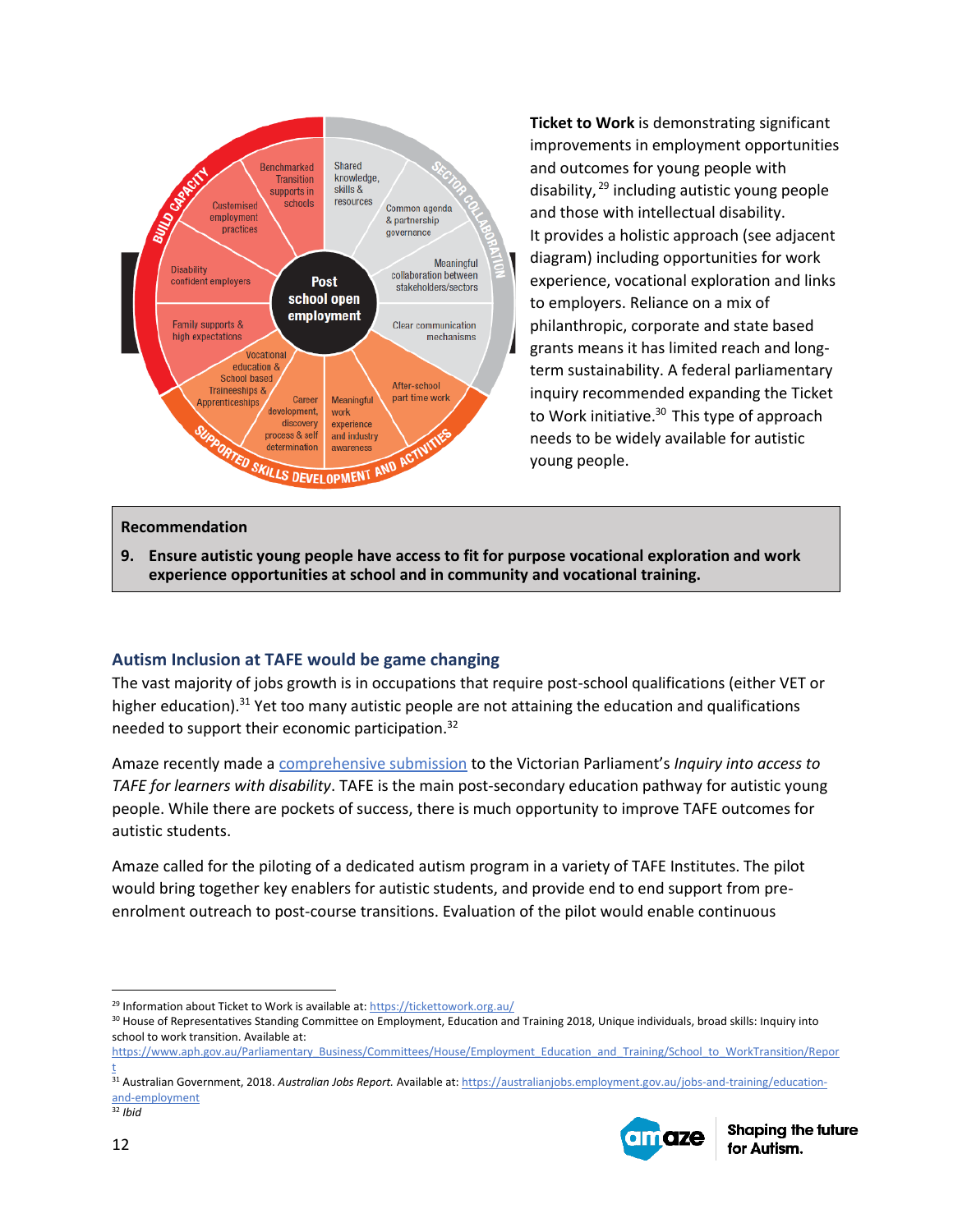improvements, measure outcomes, and test the feasibility of replication. The Australian Catholic University's program, below, could inform the design of the pilot.

#### *Australian Catholic University – helping autistic students reach their potential*

[ACU's Autism Inclusion Program](https://www.acu.edu.au/student-life/student-services/autism-at-uni) is a comprehensive offer that seeks to both work individually with students through academic, social and wellbeing supports while also addressing structural barriers to inclusion. The Program is designed to be embedded in the activities of the university, with strong crossunit collaboration. Core elements include:

- Access to comprehensive information for (prospective) autistic students
- Working with schools to support transition (including presentations at Future Students events)
- Welcome pack for autistic students including resources and sensory items to assist with transition and demonstrate a sense of inclusion and connectedness (including welcome letter signed by the Pro Vice-Chancellor, Engagement who is herself autistic)
- Peer mentoring program, including ongoing PD for mentors
- Academic skills workshops
- Education Inclusion Plans
- Professional Development for teaching and administrative staff
- Autism acceptance and inclusion communications and events to raise awareness across university campuses (staff and students)
- Resource library
- Environmental audits and adjustments
- Low-sensory room on campus (Melbourne room opened, Ballarat room identified for refurbishment)
- Sensory maps (being developed by OT placement students)
- Social events (initially online due to Covid)

Development and implementation of the program is being led by autistic staff and students. The Program's Steering Committee includes representatives of key ACU portfolios. An Advisory Group includes current and former autistic students and academics from ACU and other universities.

#### **Recommendation**

**10. Pilot an Autism Inclusion Program in a range of TAFE settings.**

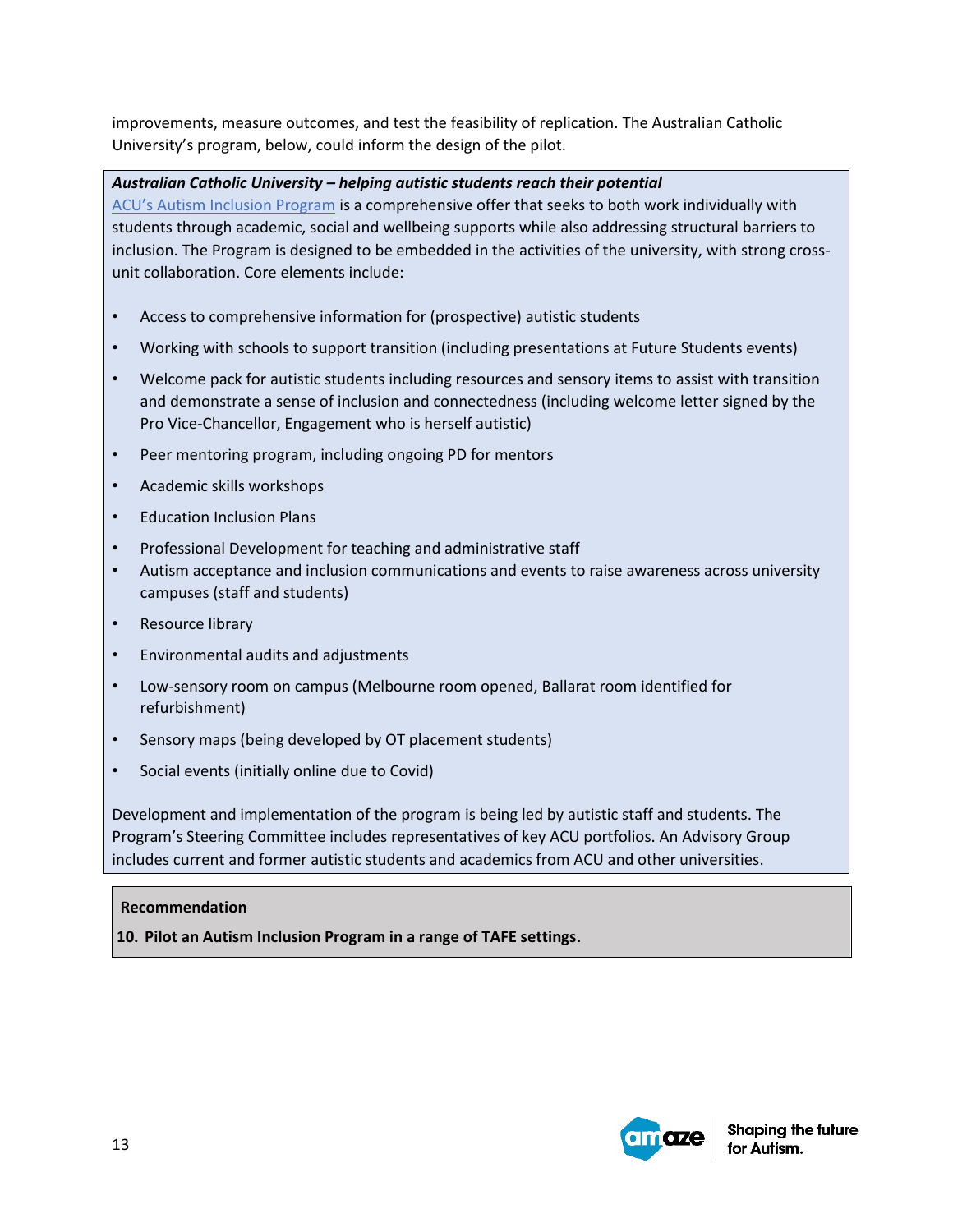#### **Work-based training is an effective model for autistic people**

Work-based learning – including through work placements, internships, traineeships, and apprenticeships - is a proven model for autistic people to translate training into employment. 33, 34, 35

There are some promising examples of bespoke initiatives that combine in situ vocational training (and other support elements) where autistic people can apply their knowledge and skills.

TAFE could be at the heart of a considerable expansion of work-based learning models, with a dedicated offering of work placements, traineeships and apprenticeships for autistic students. Innovative approaches such as Holmesglen TAFE's Integrated Practical Placement program (below) could be replicated at scale.

#### **Homesglen Integrated Practical Placement (IPP) program**

Homesglen TAFEs Integrated Practical Placement program provides structured learning through assisted work placements for young people with disability (majority are autistic) enrolled in Cert I Work Education. Students undertake their training while based at host industry partners in two sectors (Royal Children's Hospital, Royal Melbourne Hospital and Active Monash). On site assistance for both the student and industry partner is provided by TAFE staff and Disability Employment Service providers.

Results to date have been outstanding. 80% of graduates gained mainstream employment (compared to 35% without assistance).<sup>36</sup> Of these, 100% were still employed 6 months later.

The program is an Australian-first, Industry Collaboration Award [winner](https://holmesglen.edu.au/2019-winner/#:~:text=Holmesglen%20has%20won%20the%202019,its%20work%20with%20the%20RCH.) and has been awarded ILC grant for a small expansion and longitudinal study.

Apprenticeships and traineeships work well for autistic people. The Federal Government's [Boosting](https://www.dese.gov.au/boosting-apprenticeship-commencements)  [Apprenticeship Commencements](https://www.dese.gov.au/boosting-apprenticeship-commencements) subsidy program can help achieve the employment goals of autistic people. Amaze recommends that places are allocated to autistic young people. Assisted pathways into the program should be fostered at schools, TAFEs and DES providers.

#### **Recommendations**

**11. Expand work-based training programs for autistic young people through place-based collaborations of TAFEs, employment service providers and industry partners.**

**12. Target the inclusion of autistic people in subsidised apprenticeships and traineeships.**

<sup>36</sup> White, Kiegaldie and Hunter, 2019. *The Integrated Practical Placement Program: a program of social inclusion in the workplace for young people with disability*, Homesglen Institute.



<sup>&</sup>lt;sup>33</sup> Flower, R., et al. (2019). An alternative pathway to employment for autistic job-seekers: a case study of a training and assessment program targeted to autistic job candidates. Journal of Vocational Education and Training. Available at: <https://www.tandfonline.com/doi/full/10.1080/13636820.2019.1636846>

<sup>34</sup> Remington, A., and Pellicano, E. (2018). '*Sometimes you just need someone to take a chance on you.' An internship programme for autistic graduates at Deutsche Bank, UK.* Journal of Management and Organisation. Available at: [https://www.cambridge.org/core/journals/journal-of](https://www.cambridge.org/core/journals/journal-of-management-and-organization/article/sometimes-you-just-need-someone-to-take-a-chance-on-you-an-internship-programme-for-autistic-graduates-at-deutsche-bank-uk/60B2AF606ADA081C93E01EEC41BAE3A9)[management-and-organization/article/sometimes-you-just-need-someone-to-take-a-chance-on-you-an-internship-programme-for-autistic](https://www.cambridge.org/core/journals/journal-of-management-and-organization/article/sometimes-you-just-need-someone-to-take-a-chance-on-you-an-internship-programme-for-autistic-graduates-at-deutsche-bank-uk/60B2AF606ADA081C93E01EEC41BAE3A9)[graduates-at-deutsche-bank-uk/60B2AF606ADA081C93E01EEC41BAE3A9](https://www.cambridge.org/core/journals/journal-of-management-and-organization/article/sometimes-you-just-need-someone-to-take-a-chance-on-you-an-internship-programme-for-autistic-graduates-at-deutsche-bank-uk/60B2AF606ADA081C93E01EEC41BAE3A9)

<sup>35</sup> Nye-Lengerman, K. (2017). *Vocational rehabilitation service usage and outcomes for individuals with autism spectrum disorders 41:39-50.* Accessed at:<https://linkinghub.elsevier.com/retrieve/pii/S1750946717300880>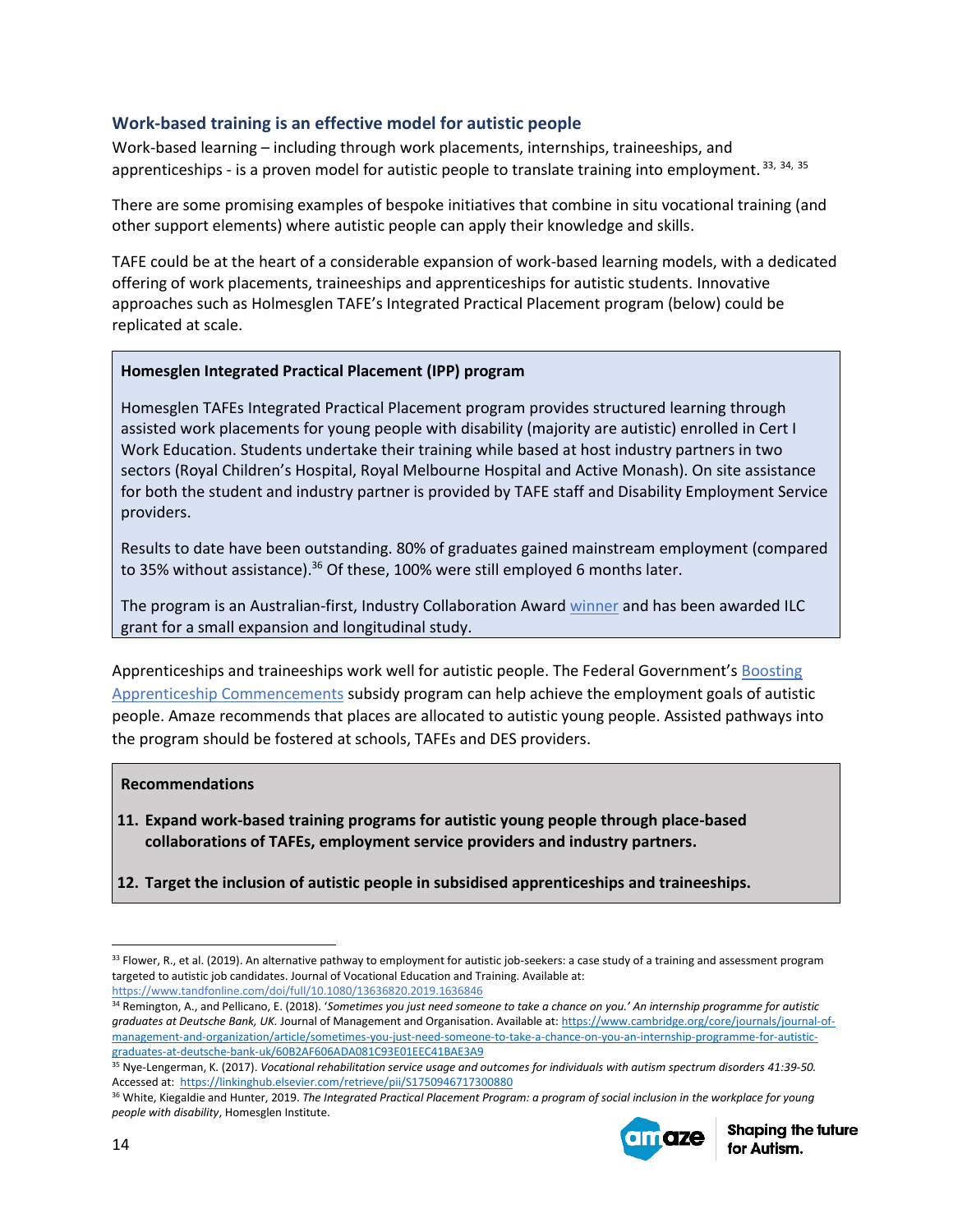#### **Autistic young people need youth-focussed employment support**

The TtW model is purpose build for young people, providing significantly enhanced opportunities for vocational exploration and capability building in a less punitive framework. As part of mainstreaming service provision for young people with disability, we call for TtW to be the default offering, unless a young person elects to instead go into (where eligible) the DES or Jobactive systems.

Refunding of the Transition to Work program in the 2021/22 budget, and it's upcoming recommissioning create the opportunity to incorporate design enhancements (e.g. inspired by the Ticket to Work program) to enable better autistic jobseekers.

#### **Recommendation**

**13. Stream young autistic people into the Transition to Work program (rather than Jobactive of DES) so that they receive age-appropriate support. Strengthen the capability of Transition to Work providers, learning from key elements of the Ticket to Work model.**

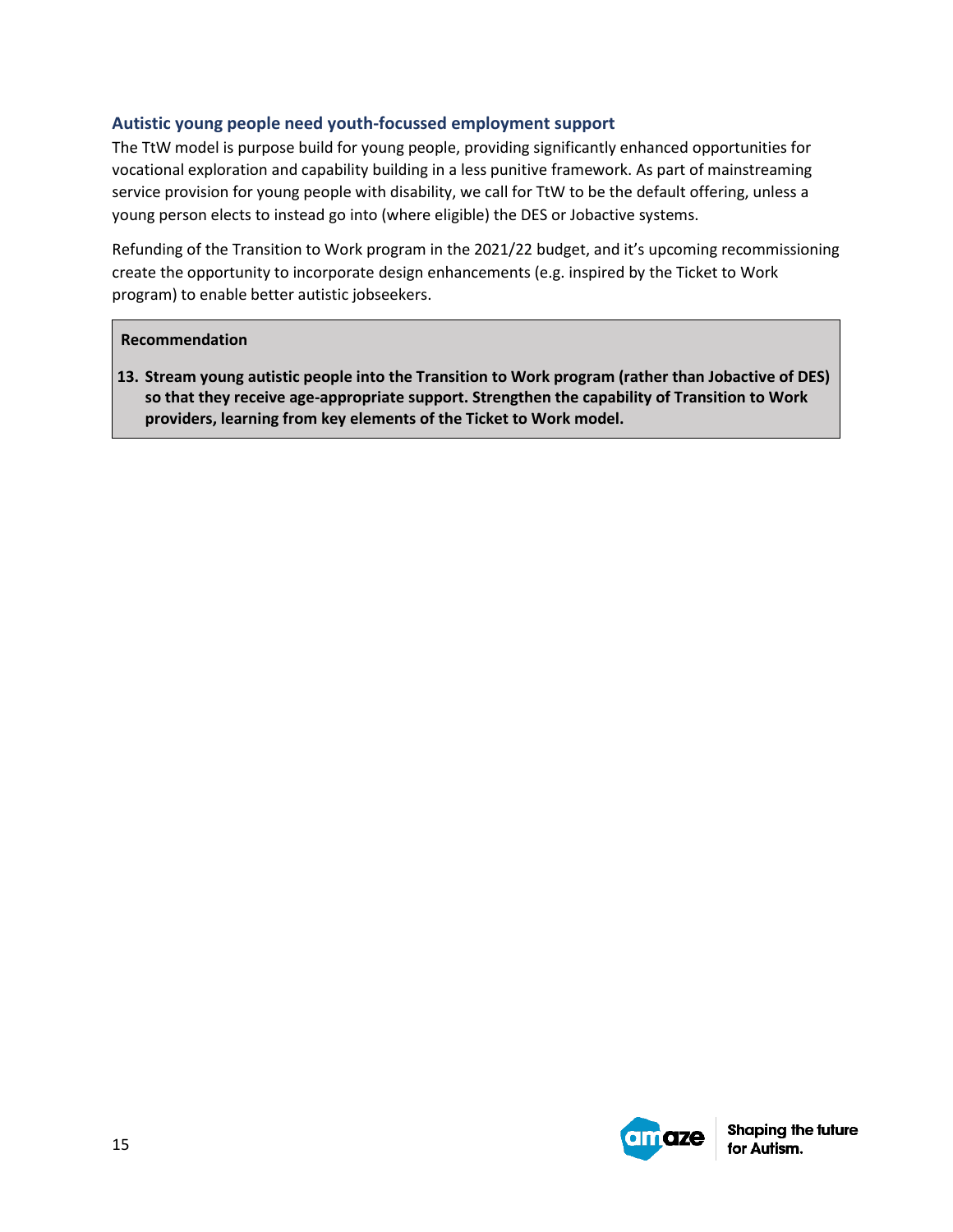### **NDES Priority Area 3: Improving systems and services for jobseekers and employers**

#### **NDIS employment supports for autistic people need to be overhauled**

Autistic people comprise the largest diagnostic group in the NDIS. 31% of participants have a primary autism diagnosis, and an additional 5% of participants have autism as a secondary diagnosis. In the younger age groups, the lion's share of NDIS participants are autistic: 65% of those aged 7-14 years and 54% of 15-18 year olds.

The NDIS has a pivotal role to play in building the capability of autistic people to engage in education and training, and to secure and sustain work. We are eagerly awaiting the release of research commissioned by NDIA into autistic employment. Disaggregated data on employment outcomes or SLES for NDIA participants by disability group is not currently available but would be instructive.

The **School Leavers Employment Support** (SLES) program is available to young people in their last year of school (and sometimes the following year). From our community, we have heard mixed reports perhaps reflecting the approach of different SLES providers. Identified shortcomings include:

- SLES commences too late in a student's school life
- It often does not provide the much-needed vocational exploration and work experience that autistic students frequently miss out on
- There is a lack of aspiration around student potential and prospects e.g. the program aims to prepare young people to transition into DES rather than link them into mainstream education, training and employment

The Australian Government has set a target of 30% of working age participants in meaningful employment by 2023<sup>37</sup>, up from the recently reported rate of 23%.<sup>38</sup> The most recent quarterly NDIA reporting reveals that just 14% of autistic participants have work related goals. $39$ 

The **NDIS Participant Employment Strategy** includes a commitment to develop and deliver specific responses to employment challenges for specific cohorts.<sup>40</sup> We understand this is to include a focus on autistic participants but has yet to be developed.

A recent study<sup>41</sup> identified significant room for improvement among NDIS workers to assist participants to build aspirations and actively prepare for work. It highlighted the need to better manage the interface between NDIS and DES noting a lack of understanding about how and when DES should assist jobseekers who are receiving support from the NDIS; and the need for flexibility in meeting participant needs rather than rigid and compliance focussed approaches. Training of the workforce to understand the needs of participants and the pathways to work was identified as a key element of improvement.

#### **Recommendations**

**14. Review the effectiveness of the School Leavers Employment Support Program for autistic young people.**

<sup>41</sup> Melbourne Disability Institute and Brotherhood of St Laurence (August 2020), "Exploring the Interface of the National Disability Insurance Scheme and Disability Employment Services", p15



<sup>37</sup> NDIA, Participant Employment Strategy (webpage)[, https://www.ndis.gov.au/about-us/strategies/participant-employment-strategy](https://www.ndis.gov.au/about-us/strategies/participant-employment-strategy)

<sup>38</sup> NDIA, April 2021, *Quarterly Report to disability ministers 2020-21 Q3.*

<sup>39</sup> *ibid*

<sup>40</sup> NDIA, 2017, *NDIS Participant Employment Strategy*, p13.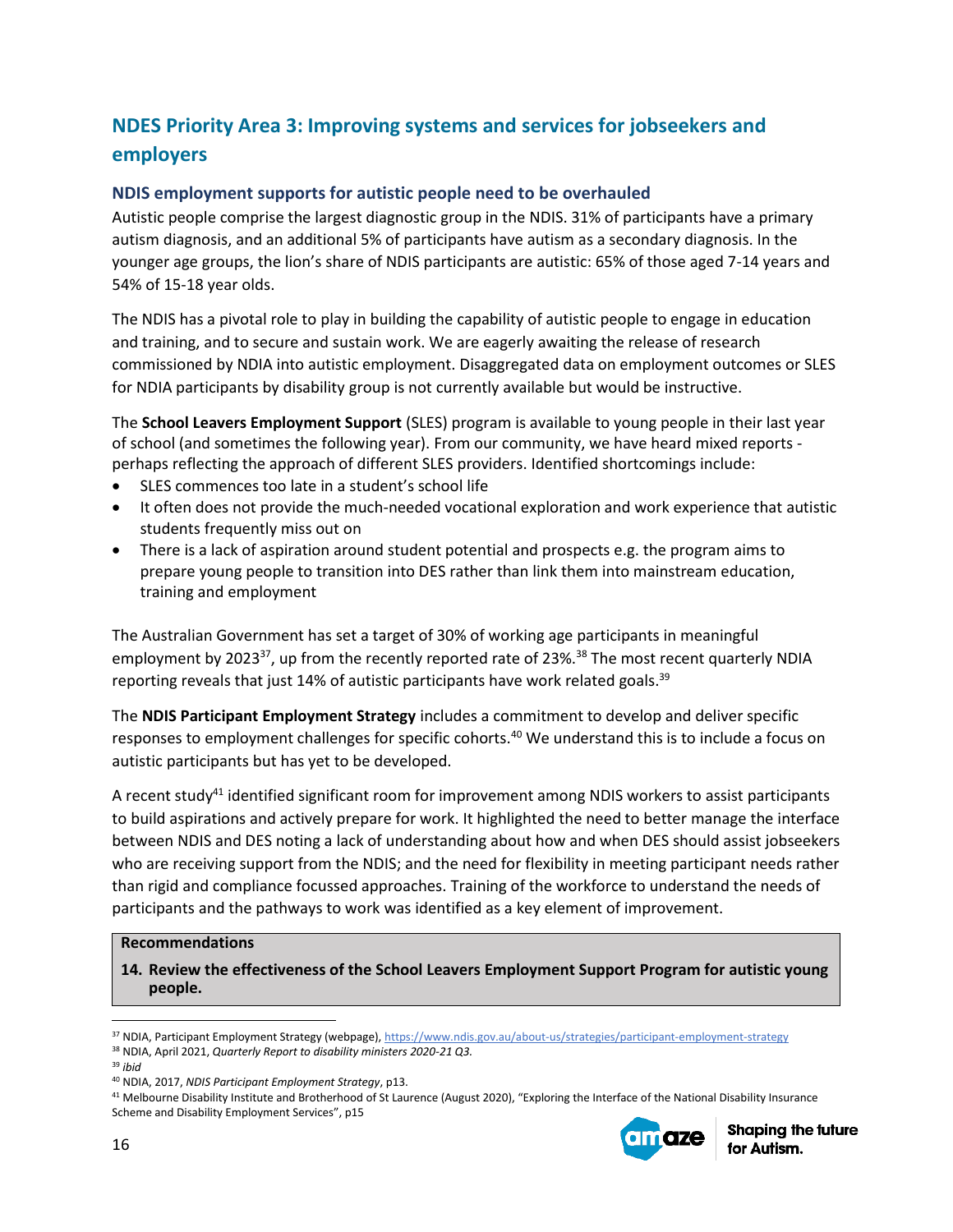- **15. Prioritise development of autism specific employment initiatives in the NDIS Participant Employment Strategy. These need to be co-designed with autistic people and their representatives.**
- **16. Address the disconnect between the NDIS and DES processes through clear protocols about the aims and roles of each service; flexibility to address participant needs and workforce training.**

#### **Employment services are struggling to meet the needs of autistic jobseekers**

Autistic jobseekers are generally not faring well through the DES and Jobactive programs. Recent figures indicate there are almost 12,000 autistic jobseekers engaged with DES providers nationally,<sup>42</sup> although we expect this to be much higher given that most autistic adults are undiagnosed. DES have no requirements for training their staff in autism and achieve low rates of successful work placements for autistic jobseekers.<sup>43</sup>

The Australian Autism Alliance 2020 survey showed high proportions of autistic people without work identified a lack of available help to find and keep a job.

*"Disappointed in understanding and inconsistency of disability support agencies. High turnover of staff, not enough time support given. Not enough choice in agencies. Some won't even get*  back to you after several attempts to contact them. Feel like they're in it for the funding not the *promises they advertise."*

Respondent, Australian Autism Alliance Survey 2020

*"Employment agencies need to be better equipped to understand people with autism."* Respondent, Australian Autism Alliance Survey 2020

A recent study of the challenges encountered by NDIS participants accessing DES services reported: difficulties and delays in accessing a suitable DES; lack of attention to work readiness activities; placement in jobs without adequate support; and discontinuation of employment supports.<sup>44</sup>

Upskilling employment service providers in how to better meet the needs of autistic job seekers is pivotal to achieving outcomes at scale.

We know from our interactions with some DES providers that they actively want to build their autism competency, but that staff lack the training and tools to do so.

The competitive nature of the DES system works against collaboration and shared approaches, to the detriment of people with disability, employers, and the broader Australian community. The upcoming redesign of DES provides a change to commission for collaborative approaches to share and grow good practices.

at: <https://lmip.gov.au/default.aspx?LMIP/Downloads/DisabilityEmploymentServicesData/DESOutcomeRatesbyDisabilityType> <sup>44</sup> Melbourne Disability Institute and Brotherhood of St Laurence (August 2020), "Exploring the Interface of the National Disability Insurance Scheme and Disability Employment Services", p14 et al



<sup>42</sup> DES monthly data, 30 April 2021, available at the Labour Market Information Portal,

<https://lmip.gov.au/default.aspx?LMIP/Downloads/DisabilityEmploymentServicesData/MonthlyData>

<sup>43</sup> Australian Government, 2017. *Disability employment services – Outcome rates by disability type*. Available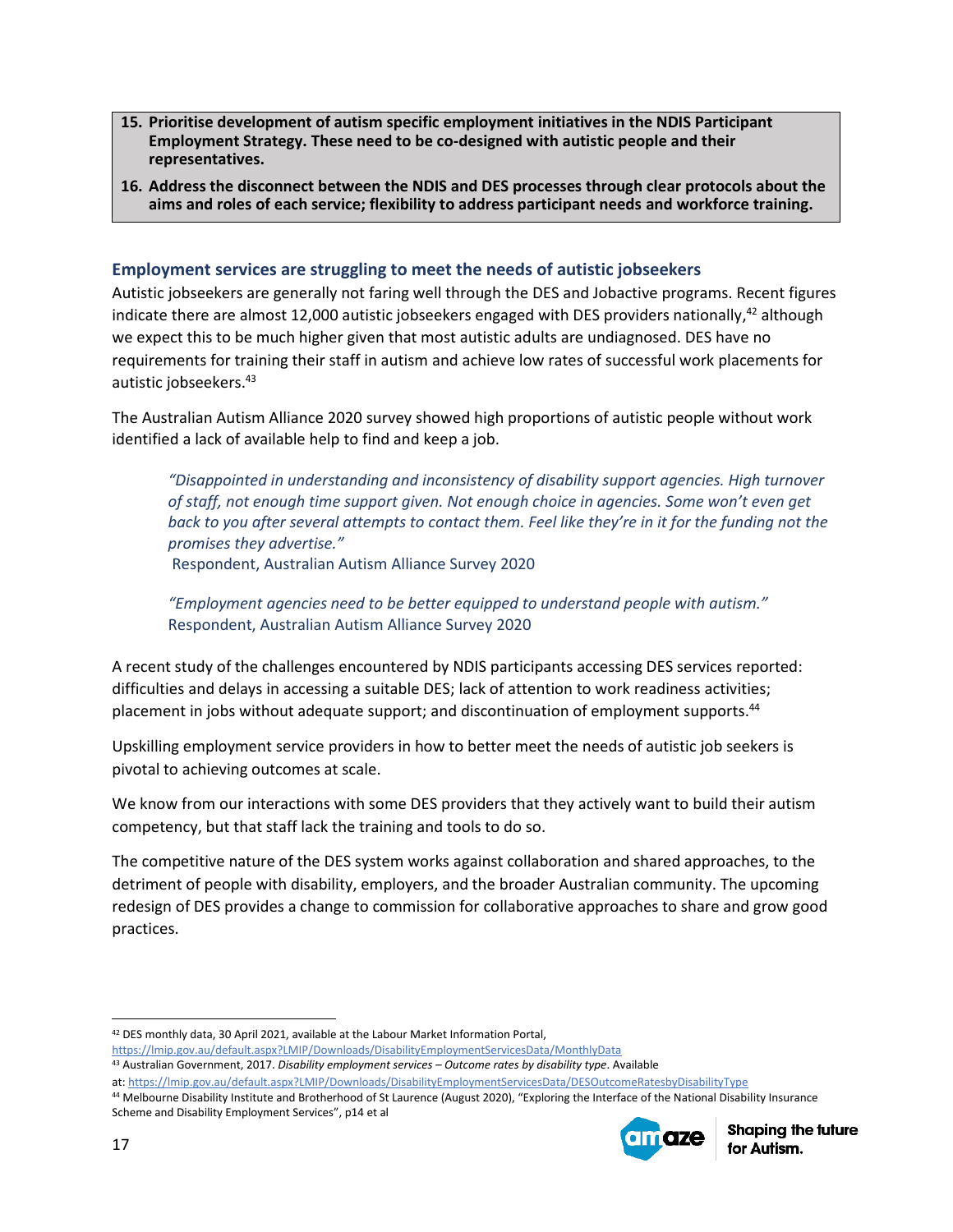#### **Autistic people should be assisted by DES to find work regardless of Centrelink eligibility**

Significant changes to DES eligibility come into effect from 1 July 2021: jobseekers who can work 30 hours or more per week, or who do not receive income support or pension payments will no longer be able to access DES service.<sup>45</sup> This will almost certainly undermine the aims of the NDES. While those not on income support can technically register as a 'voluntary' jobseeker with Jobactive, the support is so light-touch that it will be wholly inadequate for someone facing barriers to employment.

#### **Recommendations**

- **17. Equip employment service providers with training in autism, and in autism employment tools.**
- **18. Commission for collaborative approaches that facilitate the growth of good practice in the upcoming re-design of the DES system.**
- **19. Enable autistic people to access DES support regardless of whether they receive a Centrelink payment.**

45 National Disability Services, (2020), Government announces changes to DES eligibility[: https://www.nds.org.au/news/government](https://www.nds.org.au/news/government-announces-changes-to-des-eligibility-from-1-july-2020#:~:text=From%201%20July%202021%2C%20job,employment%20services%20such%20as%20jobactive)[announces-changes-to-des-eligibility-from-1-july-](https://www.nds.org.au/news/government-announces-changes-to-des-eligibility-from-1-july-2020#:~:text=From%201%20July%202021%2C%20job,employment%20services%20such%20as%20jobactive)[2020#:~:text=From%201%20July%202021%2C%20job,employment%20services%20such%20as%20jobactive.](https://www.nds.org.au/news/government-announces-changes-to-des-eligibility-from-1-july-2020#:~:text=From%201%20July%202021%2C%20job,employment%20services%20such%20as%20jobactive)

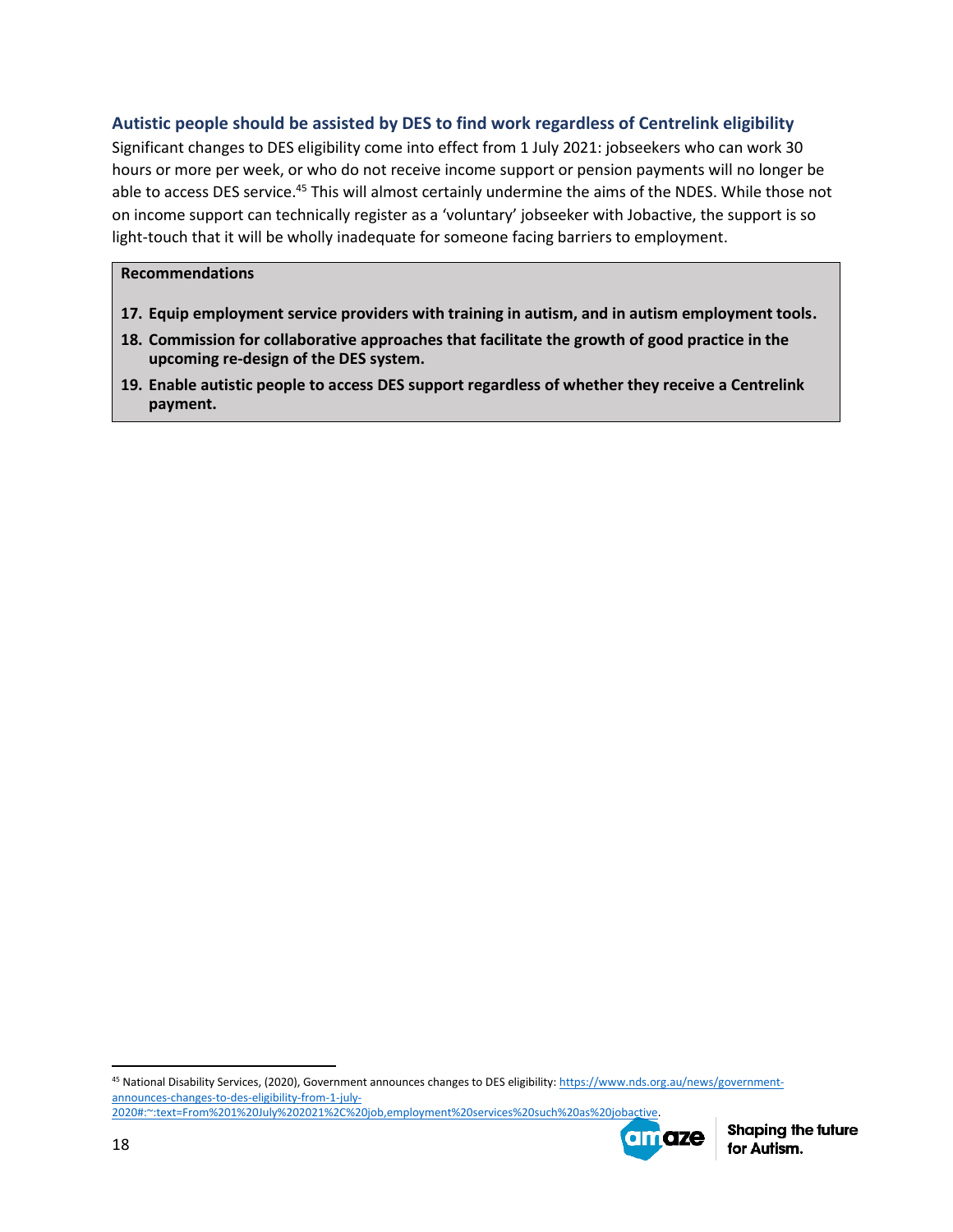### **NDES Priority Area 4: Changing community attitudes**

#### **If we can't change employer and public attitudes, nothing much else can change**

Persistent misbeliefs and common myths stymie the efforts of autistic job seekers, with many employers believing autistic people will be less capable, or that it will be burdensome or costly to provide any required assistance, modifications or adjustments.

Of autistic adult respondents to the Australian Autism Alliance 2020 survey who were currently or previously employed, less than a third (30.4%) had told their employer that they are autistic. The most common reasons for non-disclosure were concerns that they would be judged negatively and/or lose the job or have their hours reduced.

*"I am an intelligent, articulate, pedantic, passionate person. Yet, not a single employer would give me a chance. Not in my teens, not my 20s and not my 30s. I gave up. Taking a chance on any person who appears to have the drive and ability to do a job should be enough, despite their obstacles (and if anything the fact they are striving to overcome and deal with their obstacles and have been for decades, should demonstrate the gusto of the person, which is always overlooked)."*

Respondent, Australian Autism Alliance Survey 2020

Although there is widespread awareness of autism, there is a low level of understanding and very low knowledge and confidence about how to be supportive. Amaze's survey of community attitudes revealed that while 85% of Australians have personal connection with an autistic person, just 29% feel they understand how to support autistic people; and only 4% of autistic people and their families agree that people in the community know how to support them. One in five people would be concerned if an autistic person was appointed as their boss. 46

As part of the Victorian Autism Plan, Amaze partnered with the Victorian Government in 2020 to develop a public awareness campaign '[Change Your Reactions.](https://changeyourreactions.com/)'<sup>47</sup> It included an advertisement featuring an office scene with an autistic staff member. The campaign aimed to inform, with the goal of encouraging more inclusive behaviours.<sup>48</sup> Evaluation results<sup>49</sup> are very strong with findings that 68% of people who saw the campaign reported having a better understanding of autism and 85% intended to refrain from being judgmental. One in five autistic people reported noticing a change in the way people treated them.

Change your Reactions is the first campaign of its type in Australia. There is a need for such an approach to be delivered nationally to both increase understanding of autism at work and inform the community how to better support autistic people. This corresponds with recommendations of the *Willing to Work Inquiry* which called for the development and delivery of a sustained, focused national community education and information campaign to lift awareness of the economic benefits of employing people



<sup>46</sup> Jones S et al., 2017. *Experiences of Autistic People and their Families*, Centre for Health and Social Research, Australian Catholic University. 47 View the campaign at <https://changeyourreactions.com/>

<sup>48</sup> Victorian Government, 2019. *Victorian Autism Plan*. Available at:

[https://www.statedisabilityplan.vic.gov.au/application/files/5115/7543/9606/1805022\\_Victorian\\_Autism\\_Plan-WEB.pdf](https://www.statedisabilityplan.vic.gov.au/application/files/5115/7543/9606/1805022_Victorian_Autism_Plan-WEB.pdf)

<sup>49</sup> ARTD 2021, Publication forthcoming